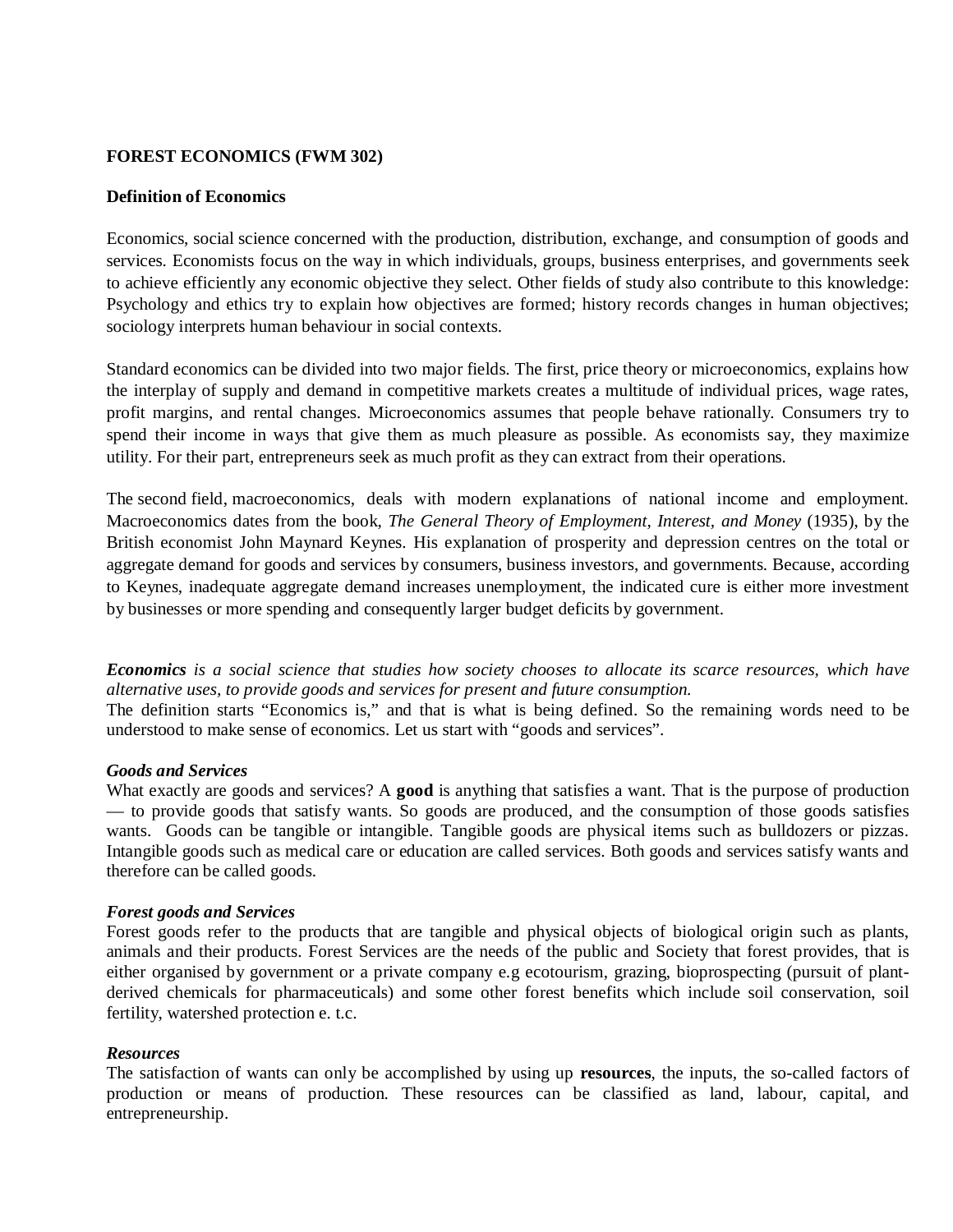## *Scarcity*

Resources are scarce. Scarcity is a relationship between how much there is of something and how much of it is wanted. Resources are scarce compared to all of the uses we have for them. If we want to use more than there is of an item, it is scarce. Note that this meaning is different from the usual meaning of scarce, which is "rarely found in nature." How are they different? Consider this example. Is water scarce? How could anyone argue that water is scarce in the usual sense? Water covers nearly two-thirds of the earth's surface. Yet an economist would say that water is scarce. Why? The reason is that there are so many competing uses for water that more water is wanted than is available. If you find this hard to believe, ask farmers and ranchers in the West, where water rights are jealously guarded. As soon as someone is willing to pay for a good, or a resource, it is scarce by the economist's definition. Consider scarcity from another point of view. What if scarcity did not exist? Then all goods would be free goods.

## **Scarcity**

Unlimited wants alone are not a problem, but certainly a problem exists, when unlimited wants are combined with a limited means of satisfying those wants. The production of any good on our wish list, uses up resources. Then scarcity sets in. We can never satisfy all of society's unlimited wants with limited resources and the consequently limited goods. Unlimited wants reflect human nature. The limitation of resources is imposed upon us by nature. Therefore, unlimited wants competing for limited resources creates the basic economic problem of **scarcity**. This is a difficulty that cannot be overcome by cleverness or good fortune. Scarcity, the interaction of unlimited wants with limited resources, has been called the economic problem. In fact, you are starting the study of economics, which would not exist except for scarcity. If that makes you think that scarcity might be the cause of many of your problems, you are right. Scarcity is the economic problem. Therefore, choices must be made.

## *Choices*

We must choose how to use our scarce resources. Scarcity forces choice. And economics, which deals with scarcity, is often called the study of choosing. We cannot have all we want of everything we want. Scarcity is imposed by limited factors of production yielding limited output of goods relative to unlimited wants. Choices must be made. Now you see that since we do not have enough capital goods to assist in the production of all those consumer goods to satisfy our unlimited wants, capital is a scarce resource. And we must choose how to use capital. For similar reasons, we must choose how to use land, labour, and entrepreneurship. The fact that choices must be made in turn reflects the fact that scarcity does exist.

## *Alternative Uses*

So far we see that society is faced with the problem of not having enough resources to provide for all wants. And thus choices must be made about how those resources will be used or allocated. **Allocate** means distribute. Society must make choices among the alternatives. Society must decide which goods will be produced, how to allocate resources to produce goods, and how to allocate the goods among the population. The method used to decide how these allocations will be made depends on the kind of economic system the society has chosen. Since resources have alternative uses and are scarce, it is necessary to choose among the alternatives. Land, labour, capital, and entrepreneurship may be used in one combination to produce exactly what is most important to us at a given time. There are many alternative ways to use the resources, and choices must be made. It makes no difference whether the problem is how government will use its resources or how individuals or business use theirs. In every case, resources are scarce, and choices must be made. There are alternative ways that this problem of "scarce" could be solved. We must choose among alternatives. Scarcity imposes a limitation on the amount of output that society can produce. Because there are always alternative uses of the resources and because scarcity exists, society cannot produce all that it wants. It must therefore choose among the alternatives. Hence cost is imposed on society; economists call this cost opportunity cost. What is opportunity cost?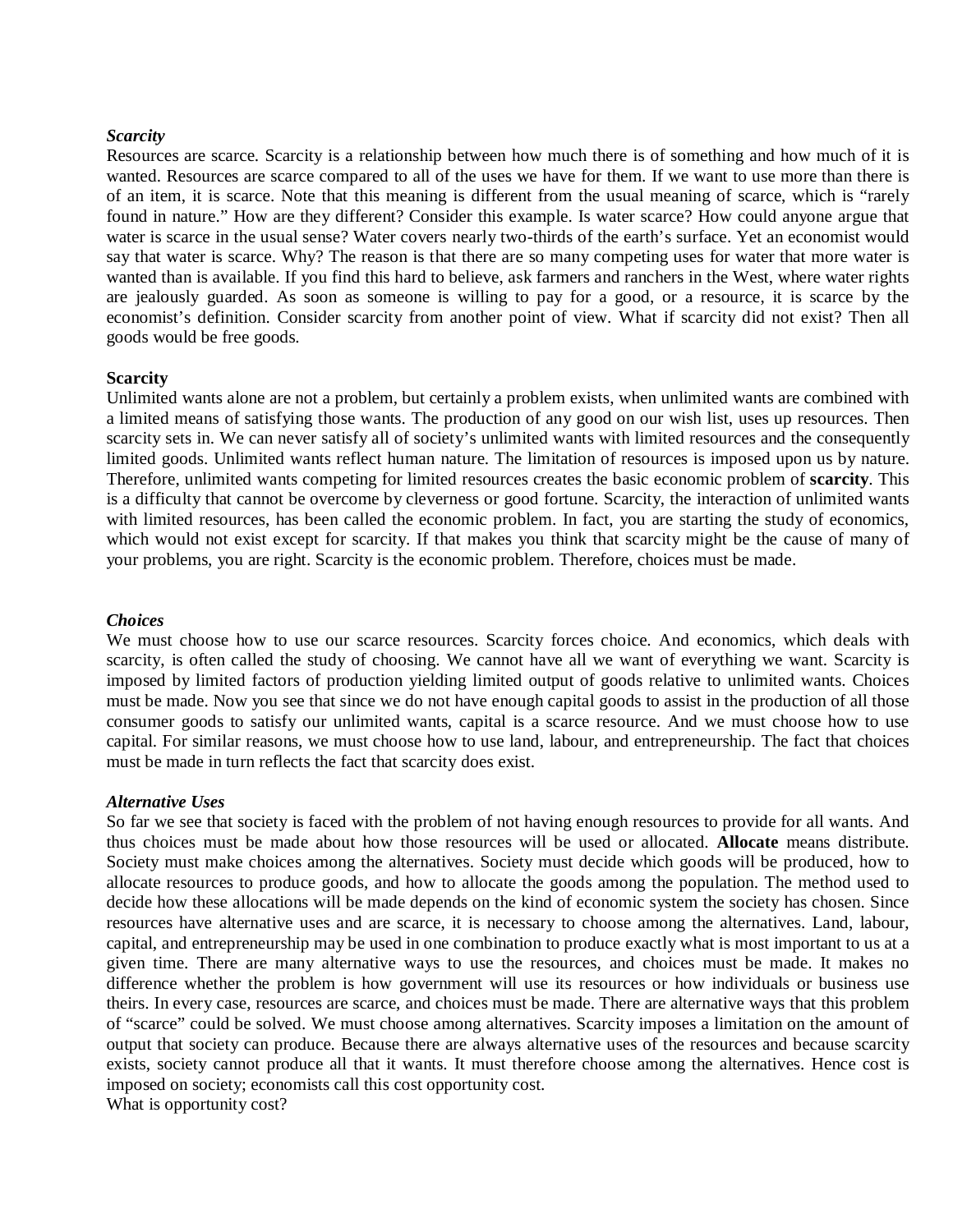## *Opportunity Cost*

Opportunity cost is a concept you did not exist in the definition of economics. But not seeing it doesn't mean that it isn't there. There is yet more to say about the definition, but this is the logical place to introduce a related concept. Opportunity costs are everywhere, due to scarcity and the necessity of choosing. Opportunity cost is not what you choose when you make a choice — it is what you did *not* choose in making a choice. **Opportunity cost**  is the value of the forgone alternative — what you gave up when you got something.

# **MACRO AND MICRO ECONOMICS**

Macro and microeconomics are the two vantage points from which the economy is observed. Macroeconomics looks at the total output of a nation and the way the nation allocates its limited resources of land, labour and capital in an attempt to maximize production levels and promote trade and growth for future generations. After observing the society as a whole, Adam Smith noted that there was an "invisible hand" turning the wheels of the economy: a market force that keeps the economy functioning.

Microeconomics looks into similar issues, but on the level of the individual people and firms within the economy. It tends to be more scientific in its approach, and studies the parts that make up the whole economy. Analyzing certain aspects of human behaviour, microeconomics shows us how individuals and firms respond to changes in price and why they demand what they do at particular price levels.

Micro and macroeconomics are intertwined; as economists gain understanding of certain phenomena, they can help nations and individuals make more informed decisions when allocating resources. The systems by which nations allocate their resources can be placed on a spectrum where the command economy is on the one end and the market economy is on the other. The market economy advocates forces within a competitive market, which constitute the "invisible hand", to determine how resources should be allocated. The command economic system relies on the government to decide how the country's resources would best be allocated. In both systems, however, scarcity and unlimited wants force governments and individuals to decide how best to manage resources and allocate them in the most efficient way possible. Nevertheless, there are always limits to what the economy and government can do.

# **ECONOMIC PRINCIPLES**

# **Factors of Production**

Land is land itself and anything that grows on it or can be taken from it —the "natural resources." Imagine producing anything from a pizza to a medical doctor without the use of land somewhere along the productive process.

**Labour:** This is referred to as human effort, both physical and mental. The resource capital is also known as capital goods. An economist's use of capital is not a reference to money but to a resource.

**Capital** is a man-made tool of production; it is a good that has been produced for use in the production of other goods. Goods are produced for one of two purposes. A good may be a consumer good used for the satisfaction of wants, which is the ultimate purpose of production. Or a good may be a capital good produced not for consumption but for use in producing more goods, either consumer or capital. So capital goods, such as a mechanic's wrench or a school building, are resources that have been produced and that will combine with other resources, such as land and labour, to produce more output. Some goods may be a consumer good in one use and a capital good in another use. For example, consider a personal computer. When the computer is used to play solitaire, it is a consumer good. On the other hand, when it is used as a word processor to write a textbook, it is a capital good. To tell whether a good is a consumer good or a capital good, ask yourself a question: Is the good going to be consumed directly or will it is used to produce more goods? If it is to be consumed directly and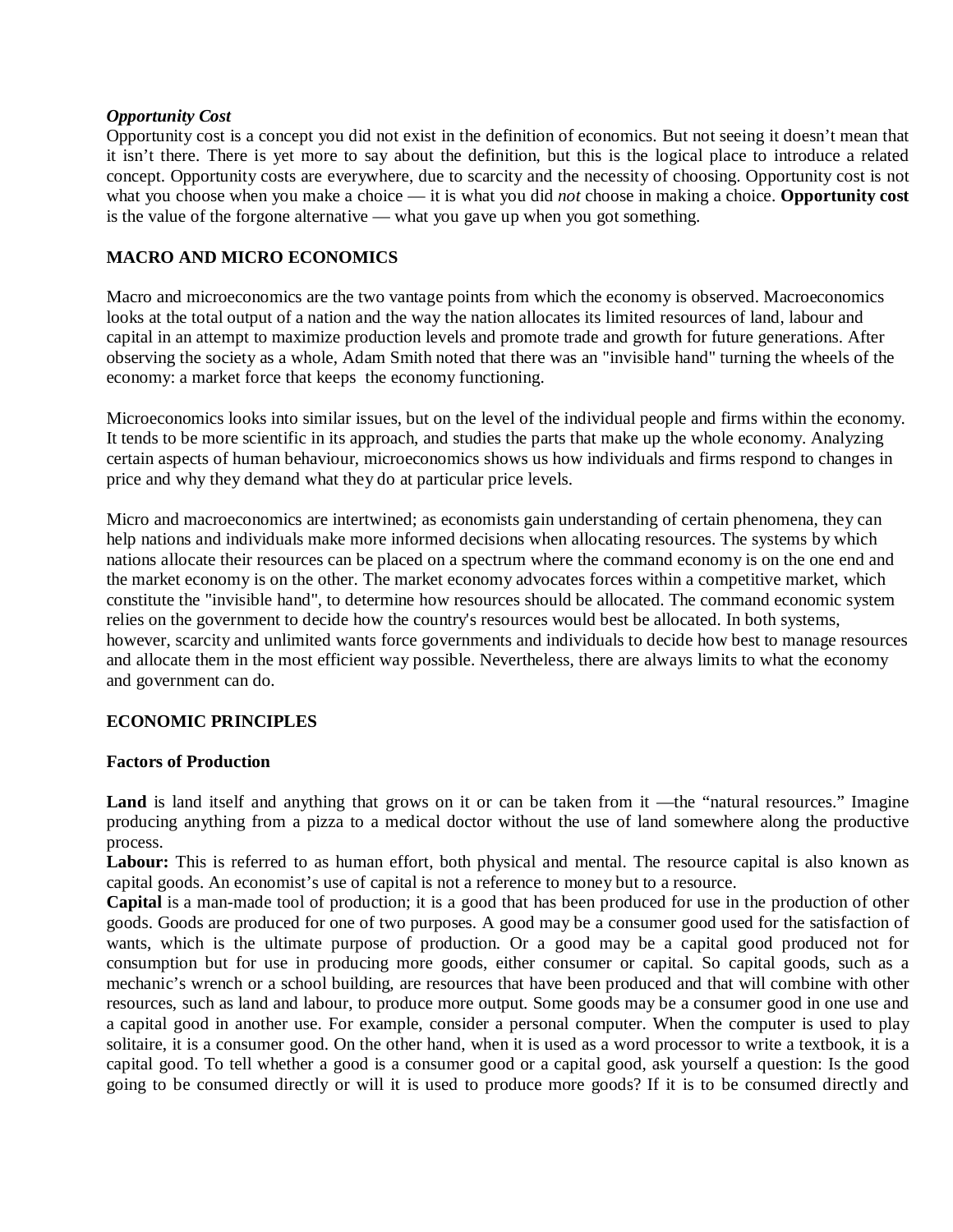purchased by consumers, it is a consumer good; if it is to be used to produce other goods and purchased by business, it is a capital good.

**Entrepreneurship or Management** is human effort again. Entrepreneurs are the risk takers. They are more than managers, although they use managerial ability. Entrepreneurs reap the profits or bear the losses of their undertakings. **Entrepreneurship** is the organizational force that combines the other factors of production — land, labour, and capital — and transforms them into the desired output. The output may be capital or consumer goods, but ultimately consumer goods are produced to satisfy wants.

#### **Supply and demand**

Supply and demand is perhaps one of the most fundamental concepts of economics and it is the backbone of a market economy.

**Demand** refers to how much (quantity) of a product or service is desired by buyers. The quantity demanded is the amount of a product people are willing to buy at a certain price; the relationship between price and quantity demanded is known as the demand relationship.

**Supply** represents how much the market can offer. The quantity supplied refers to the amount of a certain good producers are willing to supply when receiving a certain price. The correlation between price and how much of a good or service is supplied to the market is known as the supply relationship. Price, therefore, is a reflection of supply and demand.

The relationship between demand and supply underlie the forces behind the allocation of resources. In market economy theories, demand and supply theory will allocate resources in the most efficient way possible. How? Let us take a closer look at the law of demand and the law of supply.

### **A. The Law of Demand**

The law of demand states that, if all other factors remain equal, the higher the price of a good, the less people will demand that good. In other words, the higher the price, the lower the quantity demanded. The amount of a good that buyers purchase at a higher price is less because as the price of a good goes up, so does the opportunity cost of buying that good. As a result, people will naturally avoid buying a product that will force them to forgo the consumption of something else they value more. The chart below shows that the curve is a downward slope.



A, B and C are points on the demand curve. Each point on the curve reflects a direct correlation between quantities demanded (Q) and price (P). So, at point A, the quantity demanded will be Q1 and the price will be P1, and so on. The demand relationship curve illustrates the negative relationship between price and quantity demanded. The higher the price of a good the lower the quantity demanded (A), and the lower the price, the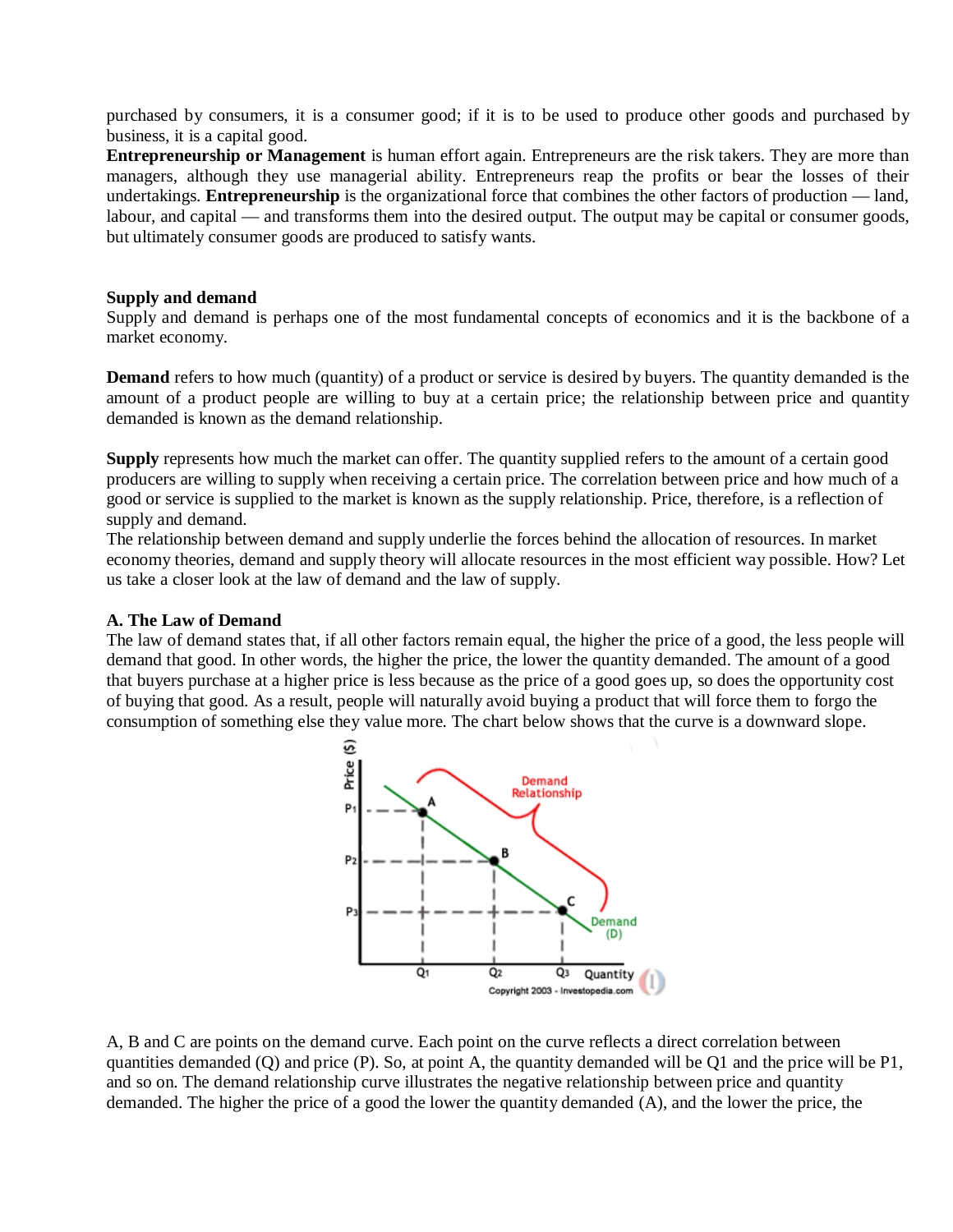more the good will be in demand (C).

## **B. The Law of Supply**

Like the law of demand, the law of supply demonstrates the quantities that will be sold at a certain price. But unlike the law of demand, the supply relationship shows an upward slope. This means that the higher the price, the higher the quantity supplied. Producers supply more at a higher price because selling a higher quantity at higher price increases revenue.



A, B and C are points on the supply curve. Each point on the curve reflects a direct correlation between quantities supplied (Q) and price (P). At point B, the quantity supplied will be Q2 and the price will be P2, and so on.

## **Time and Supply**

Unlike the demand relationship, however, the supply relationship is a factor of time. Time is important to supply because suppliers must, but cannot always, react quickly to a change in demand or price. So it is important to try and determine whether a price change that is caused by demand will be temporary or permanent.

Let's say there's a sudden increase in the demand and price for umbrellas in an unexpected rainy season; suppliers may simply accommodate demand by using their production equipment more intensively. If, however, there is a climate change, and the population will need umbrellas year-round, the change in demand and price will be expected to be long term; suppliers will have to change their equipment and production facilities in order to meet the long-term levels of demand.

## **C. Equilibrium**

When supply and demand are equal (i.e. when the supply function and demand function intersect) the economy is said to be at equilibrium. At this point, the allocation of goods is at its most efficient because the amount of goods being supplied is exactly the same as the amount of goods being demanded. Thus, everyone (individuals, firms, or countries) is satisfied with the current economic condition. At the given price, suppliers are selling all the goods that they have produced and consumers are getting all the goods that they are demanding.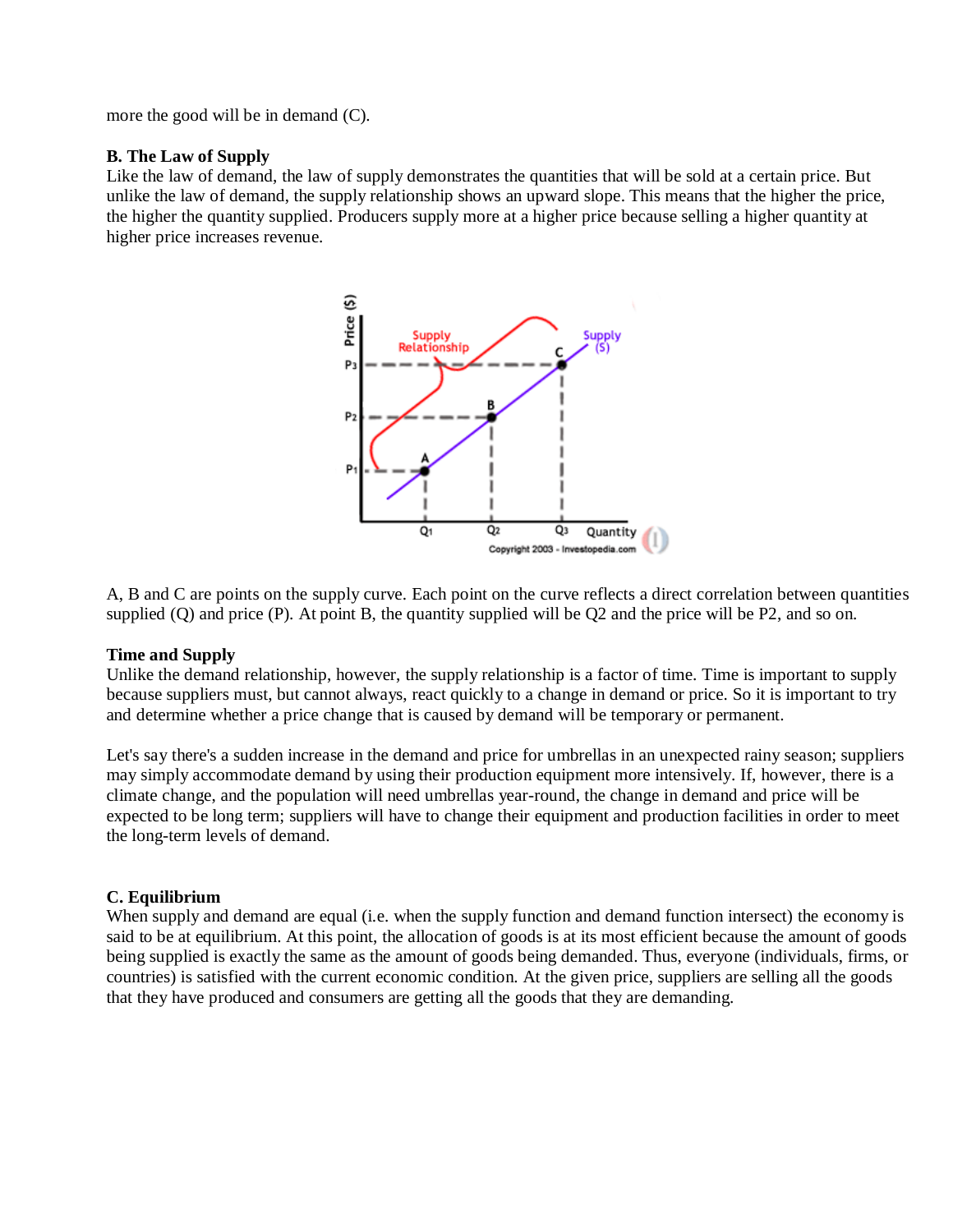

As you can see on the chart, equilibrium occurs at the intersection of the demand and supply curve, which indicates no allocative inefficiency. At this point, the price of the goods will be P\* and the quantity will be Q\*. These figures are referred to as equilibrium price and quantity.

In the real market place equilibrium can only ever be reached in theory, so the prices of goods and services are constantly changing in relation to fluctuations in demand and supply.

#### **D. Disequilibrium**

Disequilibrium occurs whenever the price or quantity is not equal to  $P^*$  or  $Q^*$ .

#### 1. Excess Supply

If the price is set too high, excess supply will be created within the economy and there will be allocative inefficiency.



At price P1 the quantity of goods that the producers wish to supply is indicated by Q2. At P1, however, the quantity that the consumers want to consume is at Q1, a quantity much less than Q2. Because Q2 is greater than Q1, too much is being produced and too little is being consumed. The suppliers are trying to produce more goods, which they hope to sell to increase profits, but those consuming the goods will find the product less attractive and purchase less because the price is too high.

## 2. Excess Demand

Excess demand is created when price is set below the equilibrium price. Because the price is so low, too many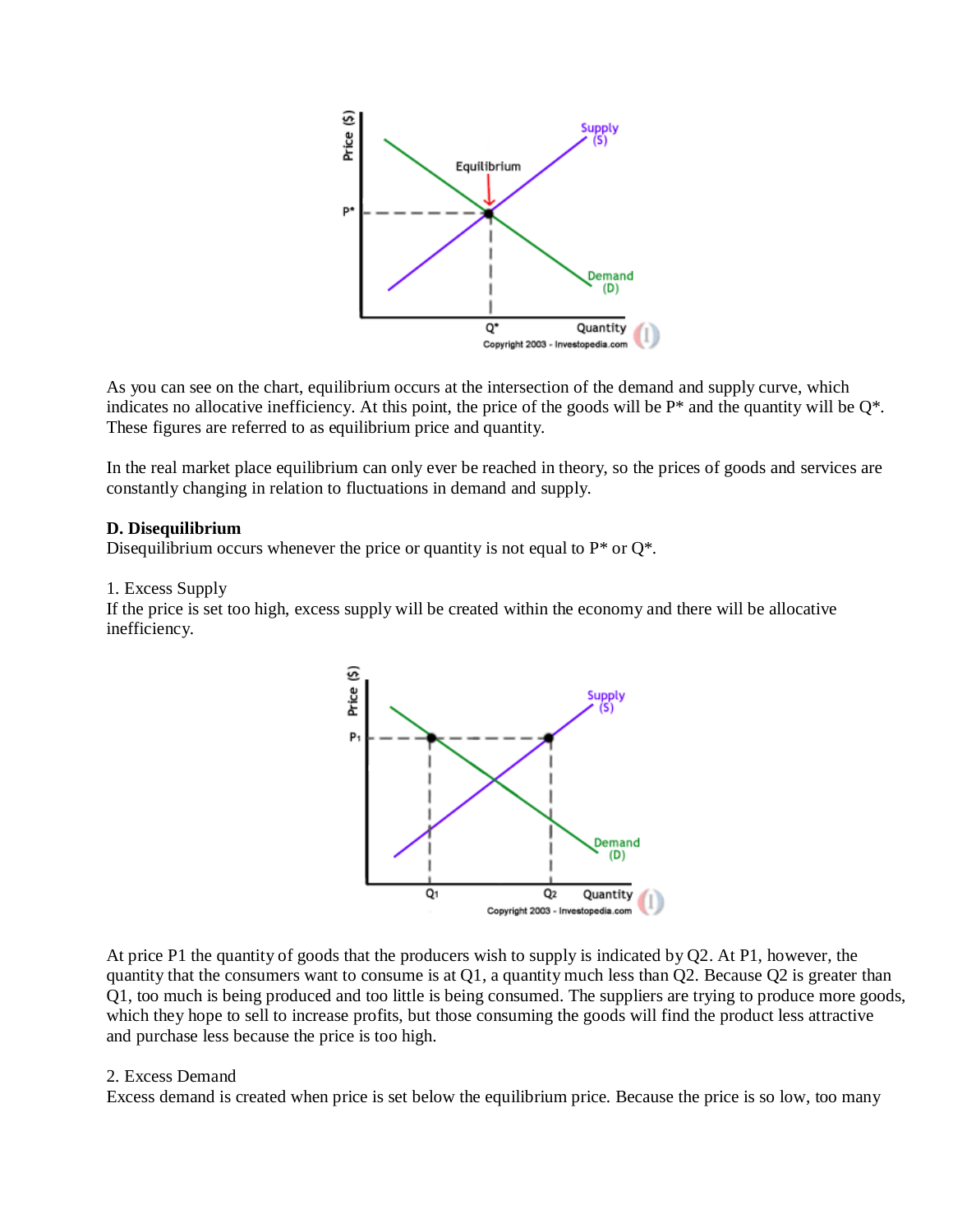consumers want the good while producers are not making enough of it.



In this situation, at price P1, the quantity of goods demanded by consumers at this price is Q2. Conversely, the quantity of goods that producers are willing to produce at this price is Q1. Thus, there are too few goods being produced to satisfy the wants (demand) of the consumers. However, as consumers have to compete with one other to buy the good at this price, the demand will push the price up, making suppliers want to supply more and bringing the price closer to its equilibrium.

## **Factors affecting Demand**

If price only changes, the demand curve for a good or service will not shift. Instead, there will be a movement **along** the demand curve. If price rises, demand will **contract**; less will be purchased in a given period of time. If price falls, demand will **expand**, and more will be bought in a given period of time.

The demand curve will shift to the left or right, if other factors, other from price, change. What are these other factors?

There are many, but some include

Changes in **income**. An increase in household income will see demand **increasing** (a shift of the curve to the right). Usually, this is associated with an increase in the price of the good or service being consumed.

- Changes in the prices of **substitutes**. If the price of a substitute falls, then demand for the good or service will also fall (or **contract**, to use the correct terminology).
- Changes in the prices of **complements**. If the price of a complement rises, then the demand for the good or service will **fall** (or ''**contract**'').
- Changes in the size and age distribution of the general population. As Australia's population is rapidly aging (as a result of smaller numbers of children per family), demand for many goods and services demanded by older people has risen. For example, in the building industry, there has been an increase in demand for retirement homes, and ''medium density'' housing.
- Advertising and changes in fashion can have a market effect on demand. Indeed, producers of goods that are close substitutes generally spend large amounts on advertising, reminding consumers that their product is ''better'' than the opposition's product. (Whether or not this is reality true, of course is another matter).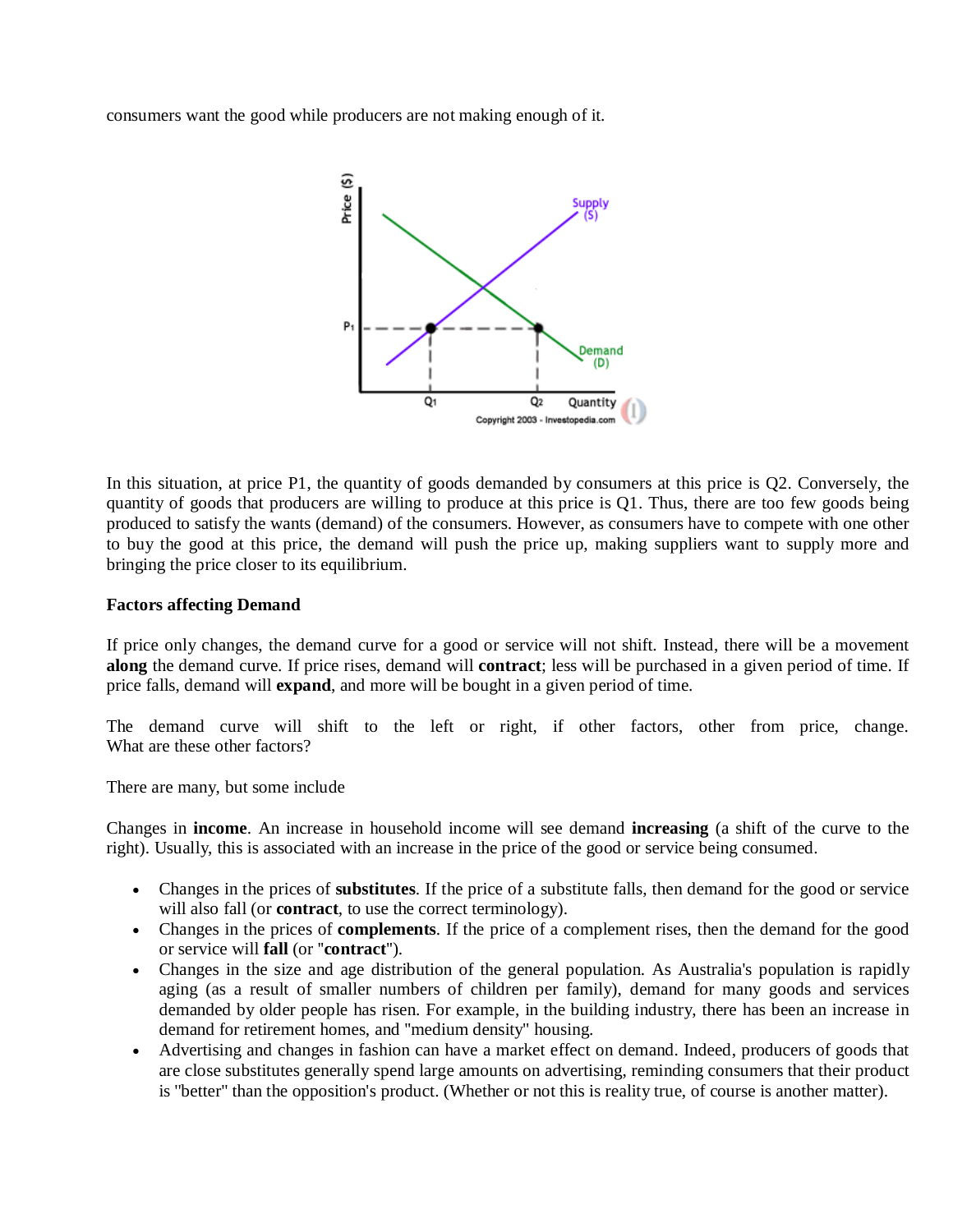- Seasonal changes. For example, demand for ice-creams rises in warmer weather, and falls in the colder months of the year.
- Changes in **technology**. Firms are constantly attempting to gain greater sales through improvements in the quality and features of their product. This is seen clearly in the computer market. The introduction of a new personal computer with a bigger memory chip or a faster operating speed soon results in prices of older model computers rapidly falling.
- Consumer **expectations** also affect demand. People tend to maintain high levels of consumption when they feel confident about their continuing employment in the future. If people, for whatever reason, feel less confident about the future, they tend to decrease consumption and increase saving. If households believe that inflation will rise in the future, or that government taxes will rise, they will increase their demand for many goods and services, to ''beat'' the price rise.



## **Factors Affecting Supply**

Economic factors affecting the supply of forest biomass include production costs, prices of biomass and its substitutes, competing uses of forest resources, and policy, among others. First, technologies for forest production, biomass harvest and transport, and energy conversion will dictate the production costs of forest biomass and bioenergy. Thus, research and development will have an important role to play in forest biomass and bioenergy development. The costs will also vary with scale of operation, biomass spatial density, terrain conditions, average stem diamater, and transport distance, among other things. The most cost-effective production of biomass for energy occurs when it is produced simultaneously with other higher valued forest products (sawlogs, pulping chips).

Second, there also must be a demand for (buyers of) forest biomass in local markets, which interacts with the supply to determine the market price. Though there are some local buyers in limited locations currently, large buyers have not emerged region-wide. Potential buyers include independent developers, utility companies, biorefineries, larger-scale users of biomass for space heating and chilling, and the producers of other bio-based products in the future.

Third, prices of other types of energy such as fossil fuels will have an influence on the supply of forest biomass. Increases in the price of oil or natural gas will favor bio-energy. Forest bio-energy will also face competition with other renewable energy sources such as agricultural crops and crop residues, solar, wind, and hydro energy, among others.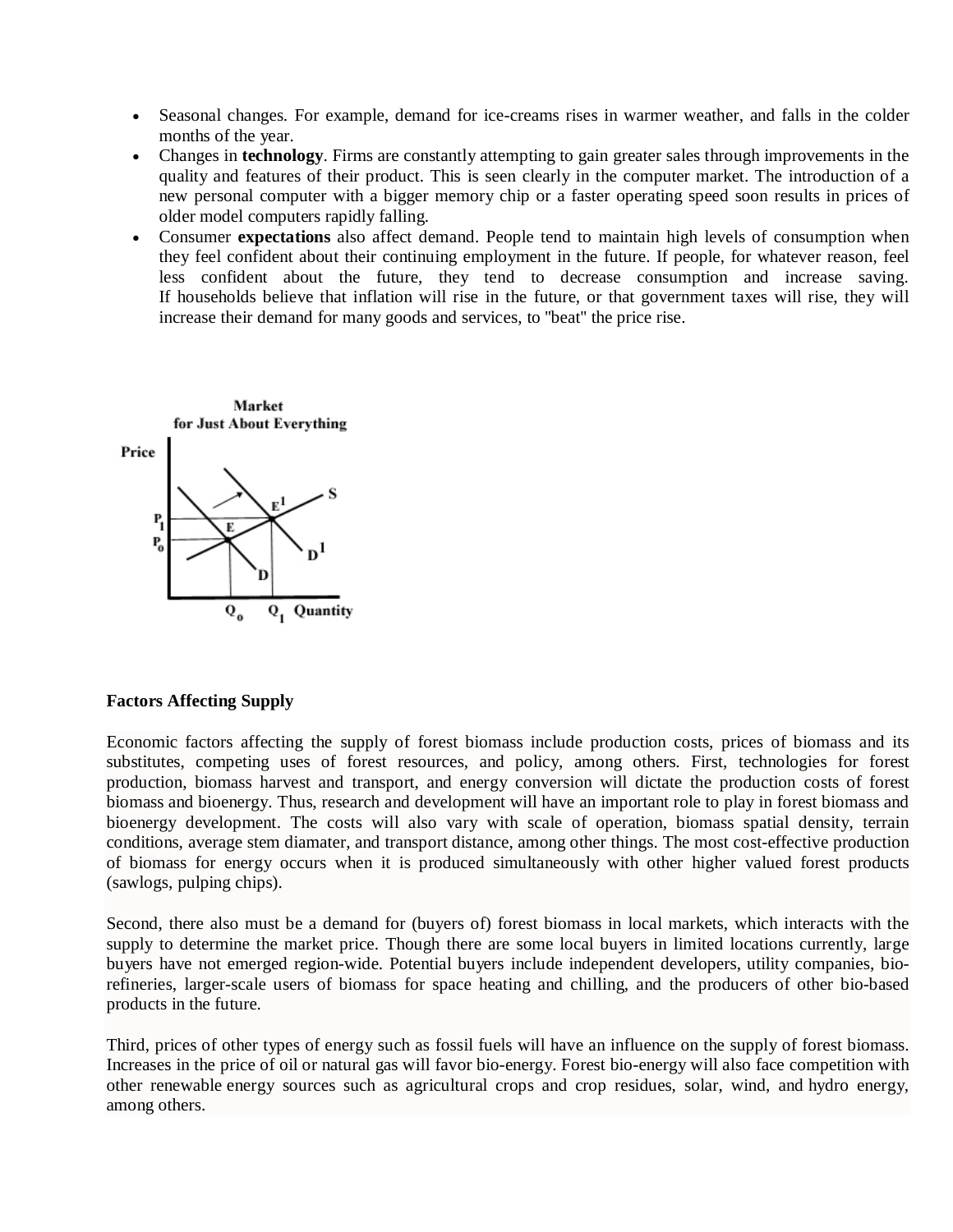Fourth, competing or complementary uses of forest resources for pulpwood, timber, and ecological services will also interact with the supply of forest biomass for energy. Recent adjustments in the forest products industry, particularly in the pulp and paper sector may present an opportunity for using small-diameter trees for bio-energy. Yet, forest bio-energy is unlikely to compete with lumber and wood products industry demand for large-diameter trees, because of the low relative value of energy feedstocks. Production of forest biomass for energy, for example, thinning over-stocked stands, may enhance the production of high quality logs and reduce fire risk whereas there is some concern about the potential loss of soil productivity resulting from excessive removals of biomass. Demand for ecological services such as biodiversity may have a negative or positive impact on the supply of biomass from forests (Schaberg and others 2005).

Finally, policies pertaining to energy, forest management and utilization, environmental protection, and land use, as well as assistance and incentive programs to forest landowners and bio-energy producers and consumers will also affect the supply of forest biomass. Some of these policies include carbon emission taxes, the renewable portfolio standard, etc. These factors combined will determine the profitability of producing forest biomass and bio-energy, a key determinant for developing and sustaining a forest biomass and bio-energy industry.

## **Others include;**

#### **The Price of Inputs**

In addition to the price of the product being the main factor as stated in the Law of Supply, the price of production inputs also plays a part. The lowest price at which a firm can sell a good without losing money is the amount of money that it costs to produce it. Producing a good or service involves taking inputs and applying a process to them to produce an output. The output is the finished good or service, and inputs are raw materials, labour, utilities, licensing fees, or even other goods. These inputs are also known as factors of production. If the price of inputs goes up, the cost of producing the good increases. And therefore at each price producers need to sell their good for more money. So an increase in the price of inputs leads to a decrease in supply. Similarly, a decrease in the price of inputs leads to an increase in supply.

#### **The Current State of Production Technology**

Production of a good involves taking inputs, applying a process to them, and producing an output. Well, production technology is involved in the process part. Increases in the level of production technology can make that process more efficient. For example, imagine that you run a basic T-Shirt screen printing business out of your home. Now let's say you decide to invest in a workshop installed with the latest production technology. With this use of technology, the operation becomes more efficient and you are able increase the supply of T-shirts. If you decide to expand even further, some added technological improvements might be warranted. This further increases your ability to supply t-shirts since it reduces your labour costs. By automating the process, reliance upon labour is lessened and those resources are released for utilization elsewhere.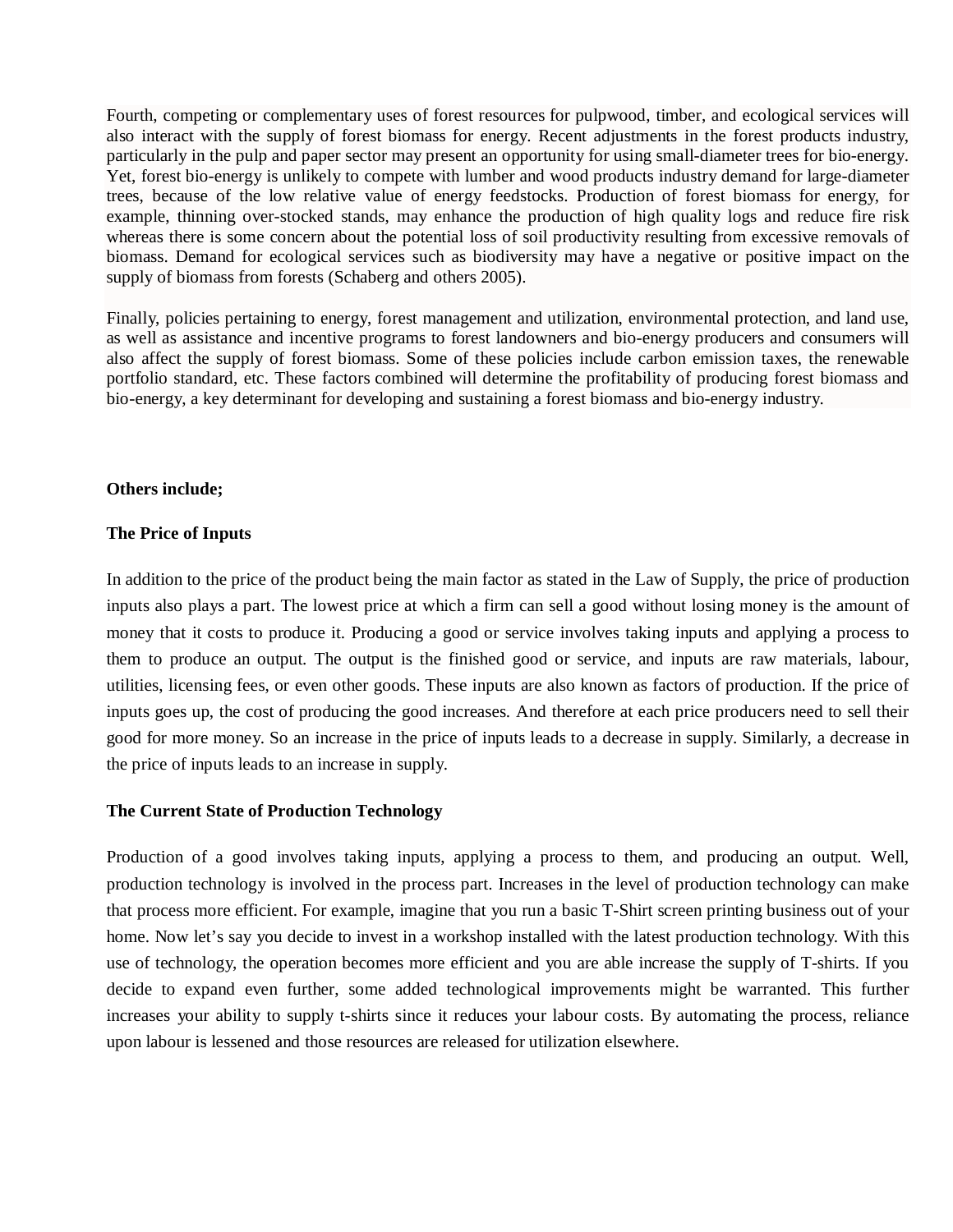#### **The Producer's Expectations**

It doesn't just matter what is currently going on - one's expectations can also affect how much of a product one is willing and able to sell. For example, if your firm produces mp3 players and you hear that Apple will soon introduce a new iPod that has more memory and longer battery life, you (and other producers) may decide to hurry up and sell your players to stores before the new iPod comes out. When people decide to increase production/sales today, they are increasing the current supply for mp3 players because of what they EXPECT to happen in the future.

## **The Number of Producers in the Market**

As more or fewer producers enter the market this has a direct effect on the amount of a product that producers (in general) are willing and able to sell. More competition usually means a reduction in supply, while less competition gives the producer an opportunity to have a bigger market share with a larger supply.

# **ELASTICITY**

Elasticity is a measure of responsiveness. For example, an economist may like to know how the quantity demanded for oil will be impacted by a 10 percent price increase. In other words, the economist is looking at how responsive the quantity demanded is to a change in price. Measuring and understanding elasticity is a very important skill that economists use when advising policy makers on the impact of establishing a new tax, or removing a current one, on the market. Also, firms can gain valuable insight on how increasing or decreasing their price will affect total revenue. The three basic categories we will focus on are **price elasticity, income elasticity,** and **cross price elasticity.** We will also take a look at elasticity in practice with its relationship to taxes.

## **Price Elasticity**

Price Elasticity of demand or supply gives economists and business owner's exact measures of the quantity response to a change in price. In other words, the measure tells us exactly how much the quantity supplied or demanded changes as a result of a change in the price. For this reason, price elasticity is the most commonly used elasticity concept.

The price elasticity of demand measures the responsiveness of quantity demanded due to a change in price.

 $ED = % change in qty demanded$ 

% change in price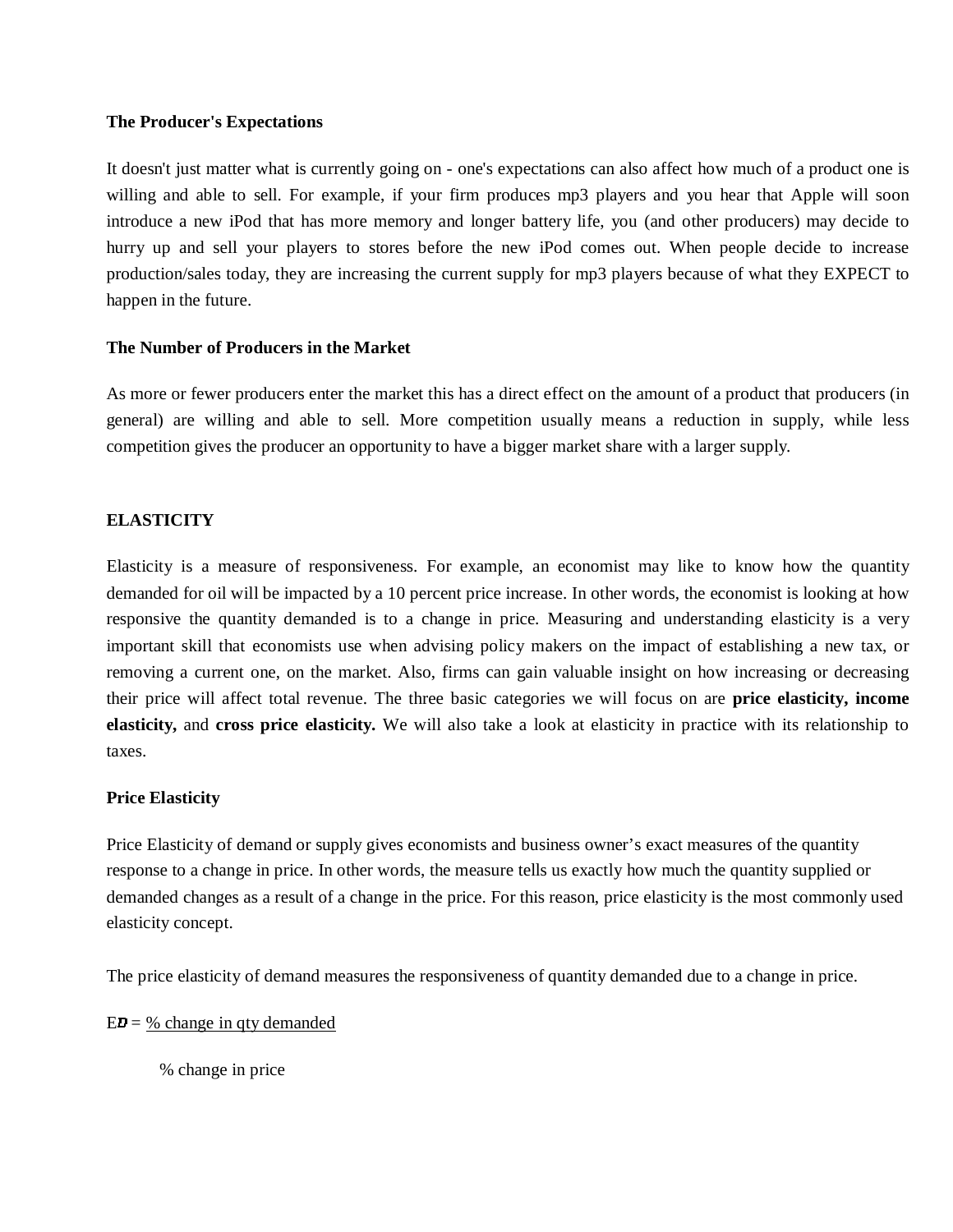The price elasticity of supply measures the responsiveness of quantity supplied due to a change in price.

 $ES = %$  change in qty supplied

% change in price

## **Example:**

Suppose the quantity supplied of chopsticks increases by 4% and the price increases by 6%. Calculate the Elasticity of Supply as follows...

 $E = 4/6 = .67$ 

## **Example:**

Suppose the price of particle board increase by 15% and the quantity demanded decreases by 1.5%. Calculate the Elasticity of Demand as...

 $E = -1.5/15 = 10$ 

## **CHARACTERISING ELASTICITY**

**Elastic** (E>1). We say that a good is (price) elastic when we find the elasticity to be greater than 1. Quantity demanded or supplied responds quite a bit to a change in price.

We typically look at goods that have elastic demand or supply curves as ones with many substitutes. Typically, we see particle board and fibre board as substitutes. For example, if the price of particle board were to increase, people are more likely to purchase fibre board. We can say that consumers are basically indifferent between the two products; this makes consumers sensitive to the price.

**Inelastic** (E<1). We say that a good is (price) inelastic if we find the elasticity to be less than 1. Quantity supplied or demanded is not very responsive to a change in price.

**Unit Elastic** (E=1). A good is unit elastic if we calculate the elasticity to be equal to 1.

**Perfectly Elastic** (E=<sup> $\infty$ </sup>). The quantity supplied or demanded responds a great deal to a change in price. This is characterized by a horizontal line on a graph.

A perfectly elastic good implies easily accessible substitutes and perfect information. In other words, if the price of a particular good increases, no units will be bought. For example, consider two nearly identical brands of wood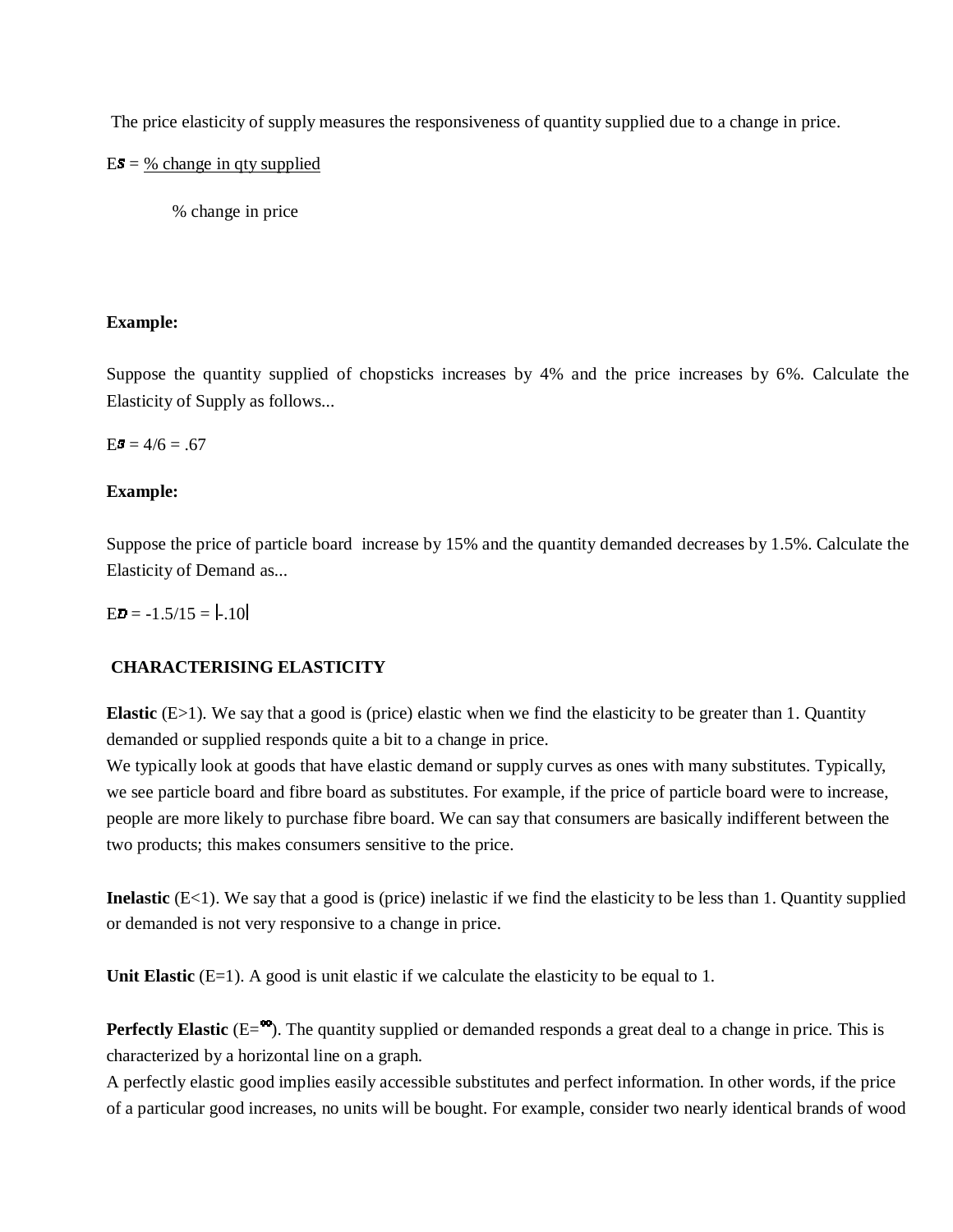products. If the price of one of the goods increases (and they are perfectly elastic), no units of this good will be bought.

**Perfectly Inelastic** (E=0). The quantity supplied or demanded does not change at all when there is a change in price. This is characterized by a vertical line on a graph.

For an example, we can think of a diabetic's insulin as a perfectly inelastic. Presumably, because a diabetic depends on insulin to keep him or herself alive, the insulin will be bought no matter how much it costs.

**Income Elasticity** measures the responsiveness of demand due to an increase or decrease in consumer income.

 $Y_{E,D} = %$  change in qty demanded

% change in income

 $Y_{E,D}$  = Income Elasticity of Demand

Example:

Suppose Frankie Lee's income rises 10% and his uses of particle boards increases by5%. Calculate the Income Elasticity as follows...

Income Elasticity of Demand  $= 5/10 = .5$ 

# **CHARACTERISING INCOME ELASTICITY**

**Normal Goods** (E $>0$ ). These are goods whose consumption increases with an increase in income.

- A good example of a normal good is the type of clothes you buy. While you are in college and your income is low, you may shop at Wal-Mart for your clothing. However, after you complete your degree, and you are making a lot of money as an economist, you are more likely to buy more expensive clothes from retailers in a shopping mall. In other words, your consumption increases as your income increases as you buy more expensive clothing.

**Necessity** (E<1). These are goods whose consumption increases an amount smaller than an increase in income.

-An example of a necessity is drinking water. While you may upgrade to Dasani from Sam's Choice with an increase in income, however, it is unlikely that your consumption of water will increase an amount more than your increase income. For instance, if your income were to increase by 25 percent, you will probably not consume 25 percent more drinking water.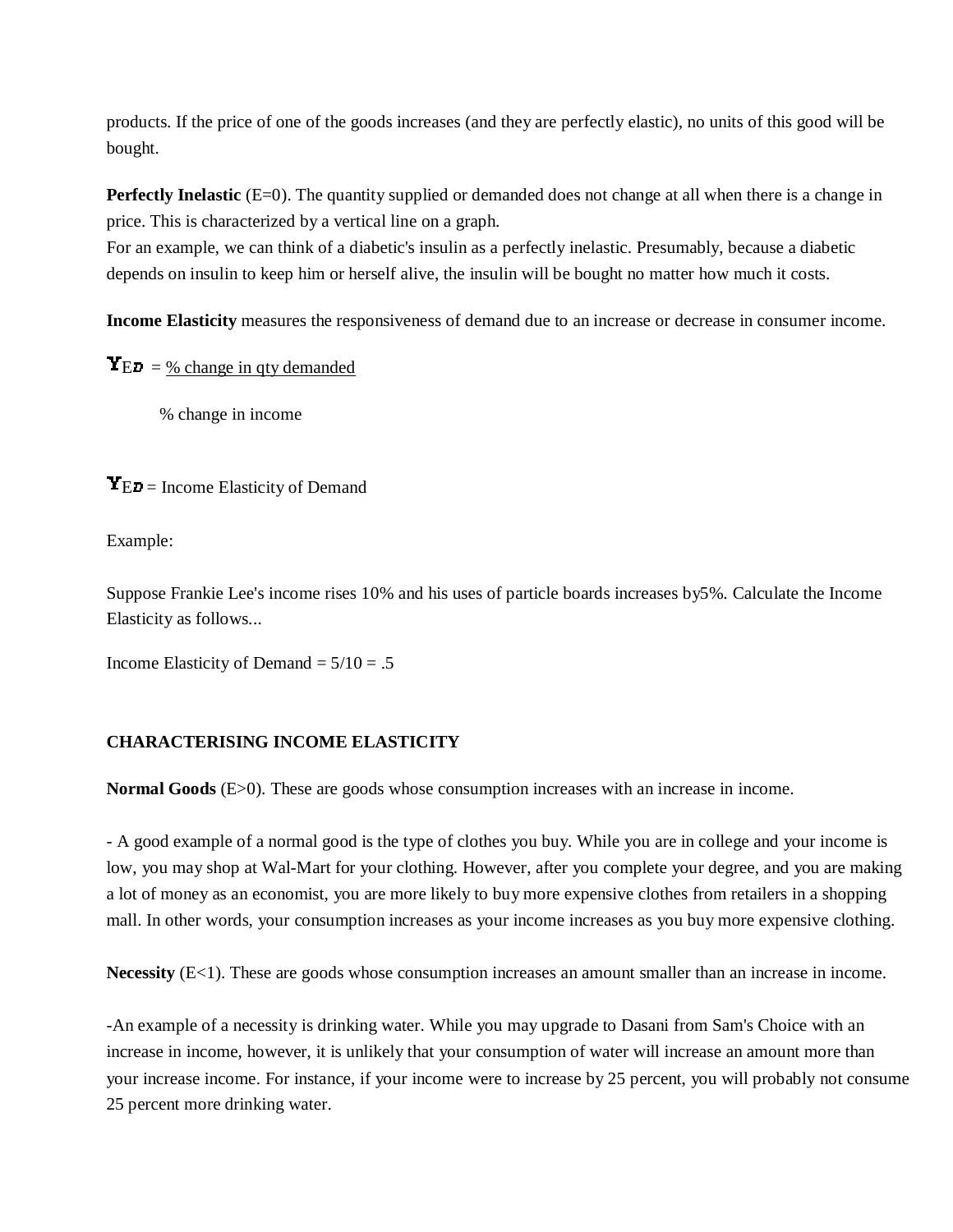**Luxury Good** (E>1). These are goods whose consumption increases an amount larger than an increase in income.

-An example of a luxury good is a round of golf. With low income, your consumption of rounds of golf will likely be zero. However, once your income rises enough to afford to play, your increase in rounds of golf will probably be higher than the increase in income. In other words, once you make enough money to play the first round of golf, your increase in round of golf consumption will be 100 percent while the increase in income may have only been 15 percent.

**Inferior Good** (E<0). These are goods whose consumption decreases with an increase in income.

- A classic example of an inferior good is Ramen Noodles. The idea here is that you will consume fewer Ramen Noodles as your income increases. For example, after you graduate from college, you may have higher quality (more expensive) Chinese takeout instead of Ramen Noodles for some of those quick, late night, meals.

#### **Cross Price Elasticity**

Economists may like to know how responsive/elastic the quantity demanded for a good is in response to a change in the price of another good. For example, if the price of CD players decreases, what will happen to the quantity demanded for CDs? Well, we can imagine that more CDs will be bought/demanded to go along with people's CD players.

By calculating cross-price elasticity, we can measure the responsiveness and determine if the goods are substitutes, compliments, or not related to each other.

The cross-price elasticity of demand measures the responsiveness of the quantity demanded of one good when compared with a change in the price of another good.

 $ED =$ <sup>2</sup> change in quantity demanded of good A **M**change in price of good B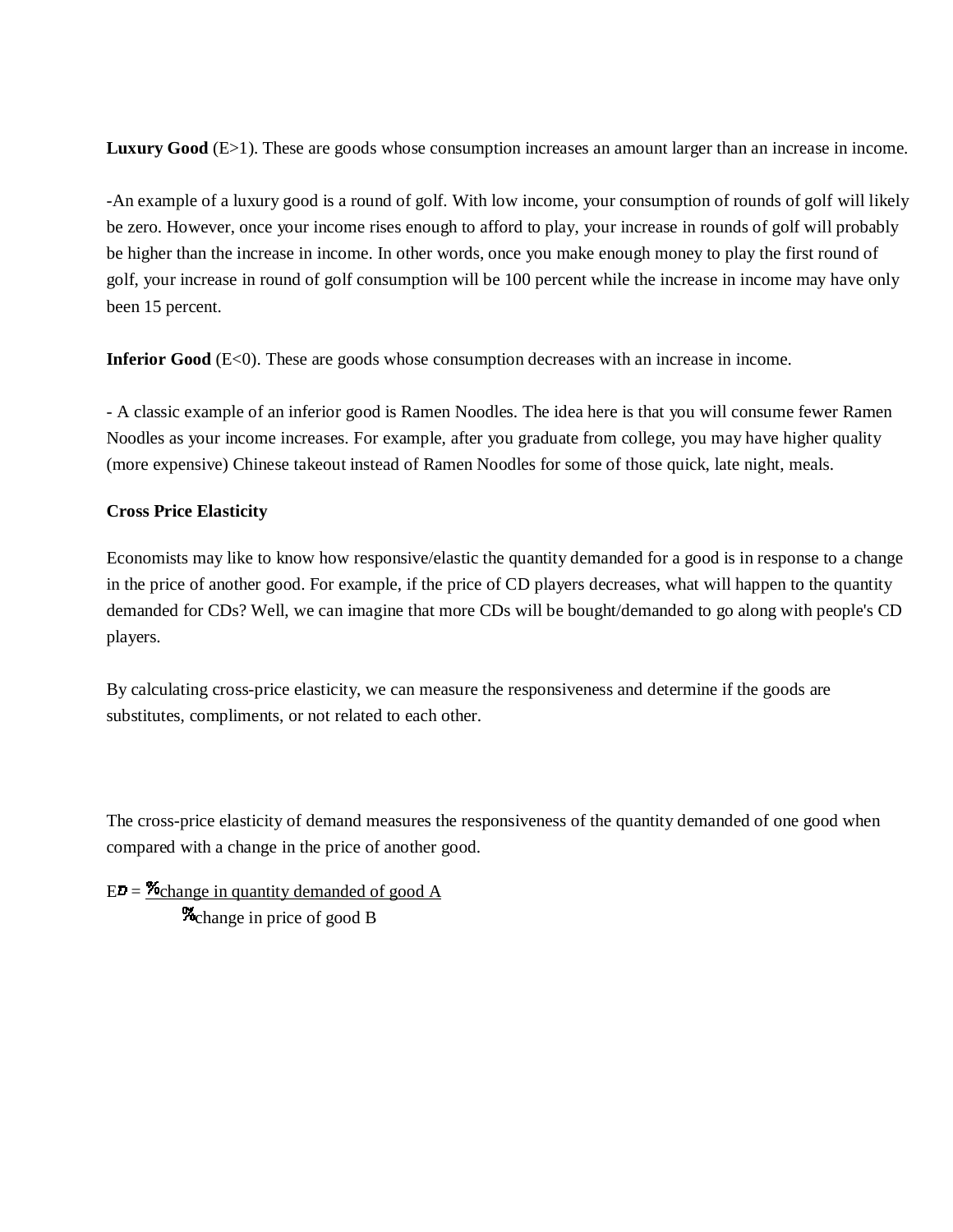## **Characterizing Cross-Price Elasticity**

**Substitutes** (E>0). Are goods that can be used in exchange for one another. For instance, if the price of Pepsi were to increase, the demand for Coca Cola would increase because people generally see these two goods as substitutes for one another.

**Compliments** (E<0). Are goods that people tend to consume hand in hand. For example, if the price of hamburger meat increases, the demand for American Cheese will decrease. This is because people commonly use American Cheese to make cheeseburgers.

**Independent** (E=0). These are goods that show no relationship. An example of independent goods is Halloween costumes and marble flooring.

# **DIMINISHING RETURNS**

## **The Short Run and Variable Inputs**

The first step toward understanding the law of diminishing returns is to recognize when the law applies. The major consideration is the time period. The short-run period of time is the only time period in which the law operates. You will soon realize that diminishing returns cannot be avoided in the short run. The short run must be carefully distinguished from the long run.

The **short run** is a period of time in which at least one of the factors of production is fixed.

The **fixed factors** of production, as the name indicates, are the inputs that cannot be increased during the shortrun productive process. These inputs cannot be increased in number to produce more of a good during the short run.

However, the **variable factors** of production, or variable inputs, are those inputs that can be increased during production. All inputs, both fixed and variable, are the familiar scarce resources — land, labour, capital, and entrepreneurship. Each productive process uses variable inputs in combination with at least one fixed input in the short run. A productive process uses inputs and transforms them into output, some consumer or capital good. The mowing of the family lawn is itself a productive process, contrary to the opinion of many of those who must mow. There are inputs, both variable and fixed, and the output is a mowed lawn — a consumer good. The variable inputs — labour, mower, and gasoline — can be increased. The size of the lawn is a fixed factor. The existence of a fixed factor always identifies a short-run productive process.

Land is usually a fixed factor for a farmer. At the time the farmer ploughs and plants, there is a limited amount of land available. More tractors, more seed, more fertilizer can always be added, but only to a fixed amount of land. You might suggest that the farmer obtain more land by purchasing an adjoining farm. But if this addition to the farmer's land occurs, the time period haschanged. If land is no longer a fixed factor, then all the inputs are variable. This fits the description of the long run.

The **long run** is a period of time in which all inputs to the productive process are variable. Recognize that the critical distinction between the short and the long run is that *only* in the short-run are there fixed factors.

## **Total and Marginal Product**

Product is the output that is produced. Product, output, and returns are terms that are often interchanged.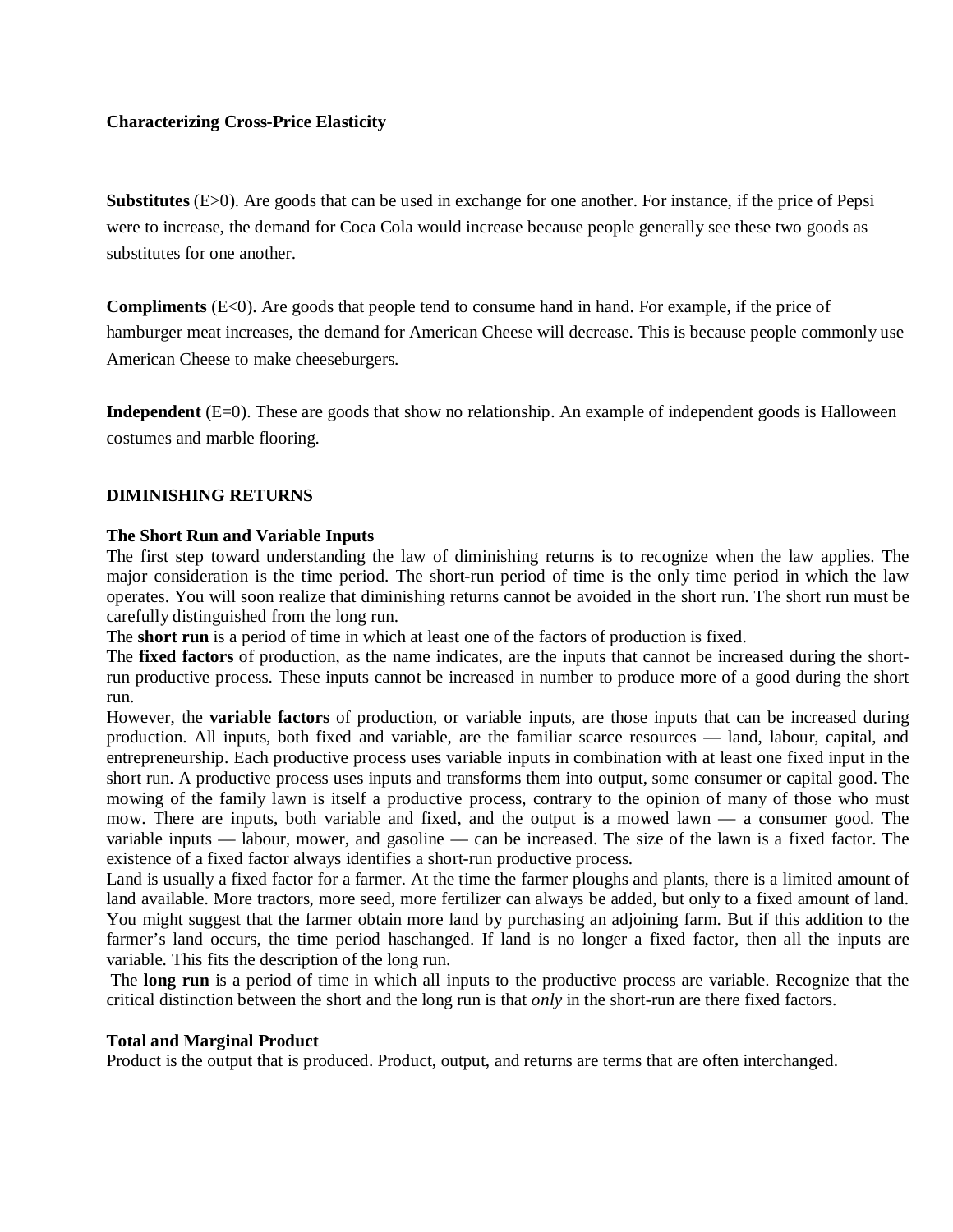**Total product (TP)** is the total output produced by the inputs of a firm. Normally one expects that as the inputs increase, so must the total product. As you will soon discover, this expected increase in total product may not happen. Marginal means extra or additional.

**Marginal product (MP)** is the change in total product as one more unit of variable input is added to the productive process. Marginal product measures the contribution to total production of another unit of input. The marginal product assists in the decision whether to employ another unit.

## **The Law of Diminishing Returns**

The **law of diminishing returns** states that as an increasing amount of a variable factor are added to a fixed factor, the marginal product of the variable factor will eventually fall. The law of diminishing returns is critical to an understanding of the basic realities around us. This law occurs during a productive process and affects the technological relation between inputs and output. Diminishing returns is a short-run condition that requires at least one fixed factor to be present. The source of the law of diminishing returns is the existence of a fixed factor together with the fact that resources are not perfect substitutes for one another.

## **Investment**

This is spending or setting aside money for future financial gain. For an individual, investment might include the purchase of financial assets, such as stocks, bonds, mutual funds or life insurance. It could also include the purchase of durable goods such as housing or car. For an economist, investment refers to the increase in real capital in an economy, such as an increase in factories and machinery or in its human capital that is a skilled and educated labour.

#### **Economies of scale**

These are factors that cause the average cost of production to decrease as output increases. Economies of scale are the driving force behind all mass production. For example, when establishing a plantation of trees for pole production, there is a large initial cost involved .However once the plantation is fully established, and harvesting is done selectively or through clear felling, the cost of producing such poles remain fairly constant. Achieving large economies of scale, demands substantial investment.

## **DECISION MAKING IN MULTIPLE AND SINGLE USE MANAGEMENT**

**Single-Use Management:** This is the management of land for one single use.

**Multiple-Use Land Management** The management of land or forest for more than one purpose, such as wood production, water quality, wildlife, recreation, aesthetics, or clean air.

**Multiple-Use Forestry** -Concept of forest management that combines two or more objectives, such as production of wood or wood-derivative products, forage and browse for domestic livestock, proper environmental conditions for wildlife, landscape effects, protection against floods and erosion, recreation, and protection of water supplies.

**Multiple-Use Management** -Management of land resources with the objective of achieving optimum yields of products and services from a given area without impairing the productive capacity of the site.

Multiple use is a familiar term to foresters. Pictured were the five major uses of forest land

- for wood production,
- use as watersheds,
- grazing by domestic livestock,
- the forest as habitat for wild game and fish,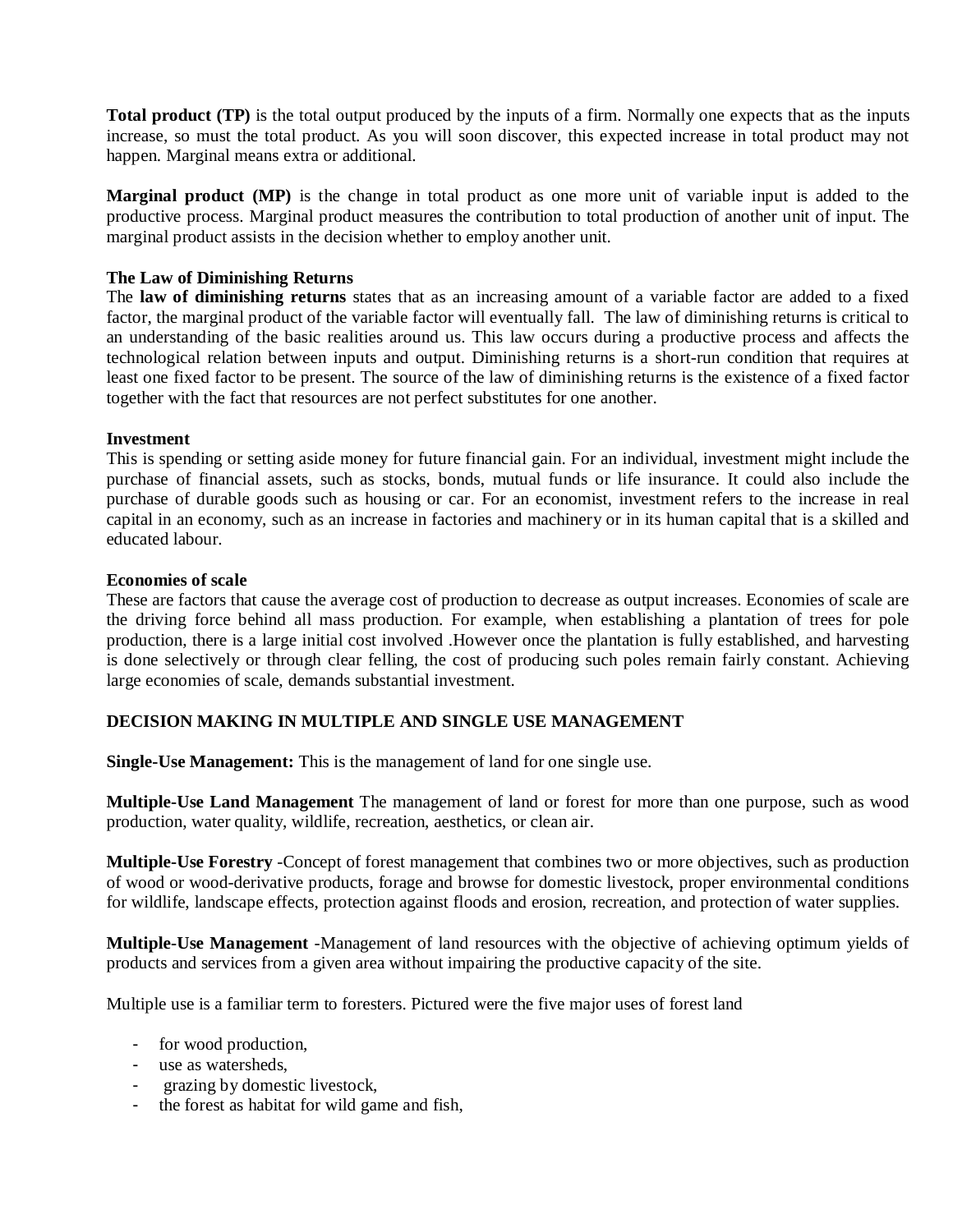- and use of the forest for outdoor recreation.

Although " multiple use " may not be a customary term everywhere, the practice of multiple use has been long established in some intensively managed forests of other countries. As FAO noted, management of land to serve as many uses as possible is everywhere becoming more essential. When there is abundance of natural resources and few people, there is little need for multiple purpose land use. But when increasingly large numbers of people must rely on an unchanging or diminishing resource base, they must make the most effective use of the resources they have. Multiple use of renewable land resources thus is a necessity born of scarcity of resources and abundance of people who need these resources.

Competition for the use of land is growing throughout the world. This competition will not decrease but will increase as world population increases. World population is now about 3,000 million persons. It has increased as much in the last two decades as was the total growth of population up to the year 1750. To these basic necessities of life we must add today our dependence on natural resources for all the raw materials of industry. The history of mankind is the history of man's competition for land, of man's struggle to obtain adequate natural resources - and of man's over-utilization of resources.

The wise use of forest lands, however, cannot be considered in a vacuum. It must be considered in relation ship to the fullest possible yield of all the products and services that forest land provides for people.

In past years many of us have thought that we had enough land in forest in the to meet all foreseeable needs for wood and other products and services of forest lands. Today we are not so sure. We think our earlier estimates were too conservative. We are now genuinely concerned. Much forest land is being taken for other uses. Competition for land is becoming intense everywhere. For example, wherever you may travel in this country you will see great expansion of urban areas. This is taking land which heretofore was included in our estimates of available forest area.

Superhighways, new airports, transmission lines for electrical power, oil, and natural gas, and construction of dams and reservoirs are taking many millions of acres of forest land. Forest land will continue to be taken for national defence purposes. Large pressures are developing to set aside additional forest lands exclusively for recreational use. Conversion of land from forest to food production, inevitable in the next few decades, will include substantial portions of our most productive forest land.

Use of forest land for these several purposes is nothing new. In every country and for centuries forest land has been so used.

What is now is the rapidly growing awareness of the need to apply multiple-use management more widely and more intensively. This comes not only from the obvious need to make forest lands more fully useful to the people but also to lessen the pressures to divert forest lands from a combination of uses to some one exclusive use. In most instances, forest land is not fully serving the people if it is used exclusively for a purpose which could also be achieved in combination with several other uses.

Multiple use of forest lands in the United States did not spring into full flower overnight. While the term has become commonplace only in the last two decades, the practice of multiple use in the United States goes back to the origin of the national forests, more than half a century ago. National forest policies from the very first have emphasized resource use. The first Forest Service manual, significantly termed the " use book," recognized a multiplicity of uses. Even before this, the Forest Service had been instructed by the Secretary of Agriculture that national forest land was to be devoted to its most productive use for the permanent good of the whole people, that all of the resources were for use, and that decisions would always be made, from the standpoint of the greatest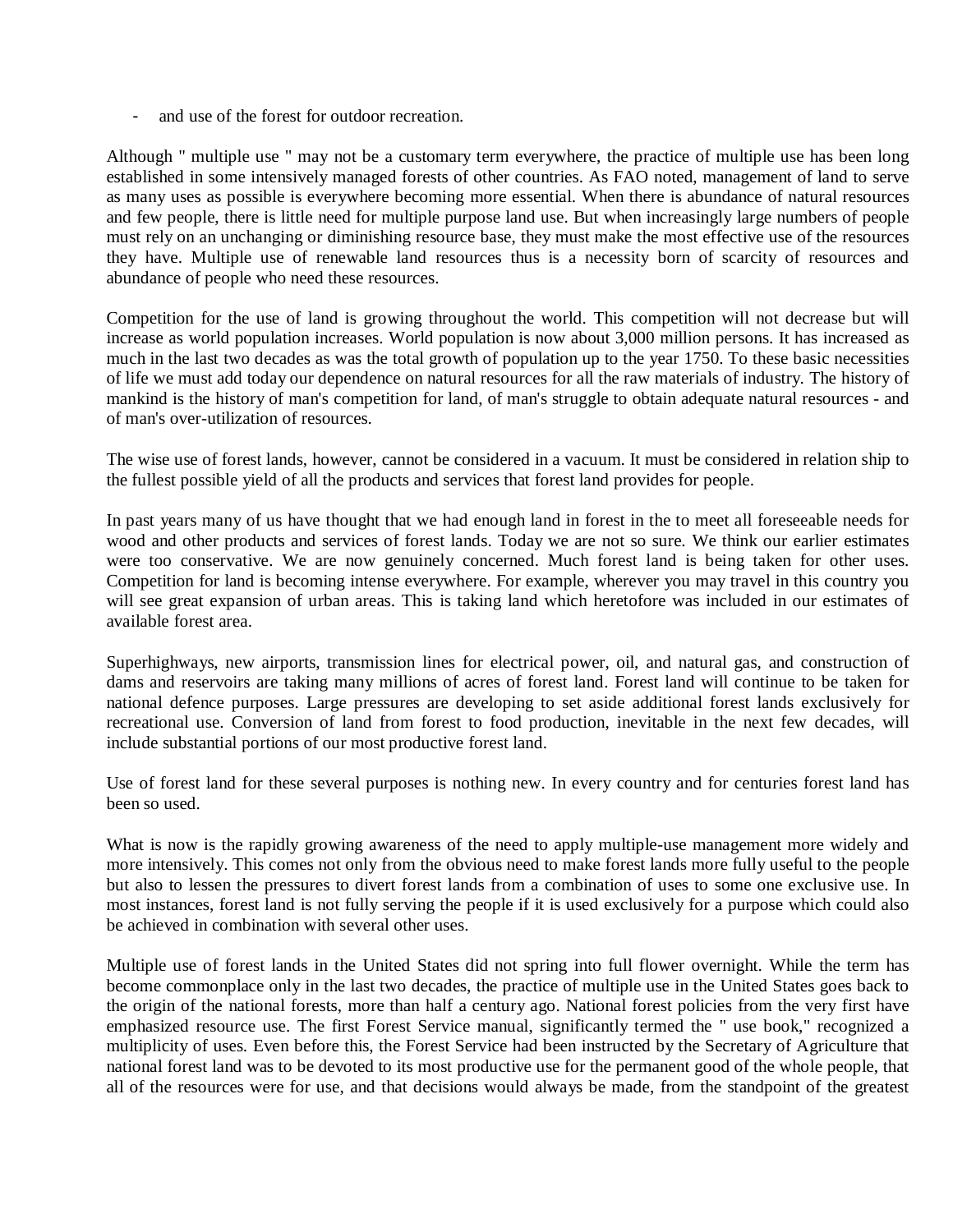good of the greatest number in the long run. These instructions have constituted Forest Service doctrine from the beginning. They are the genesis of multiple use.

An essential of multiple use is positive, affirmative management of the several uses involved. Haphazard occurrence of these uses on some particular tract of land does not constitute multiple-use management. Multiple use is not a passive practice. On the contrary, it is the deliberate and carefully planned integration of various uses so that these will interfere with each other as little as possible and will supplement each other as much as possible. Multiple use is by no means an assemblage of single uses. It requires conscious, co-ordinated management of the various renewable resources, each with the other, without impairment of the productivity of the land.

Multiple use must be over a period long enough to experience the cycle of the seasons, that is, a year or more. It does not require that all uses involved be practiced simultaneously at the same instant.

Size of area is a key factor in multiple-use management. Application must be to areas large enough to give sufficient latitude for periodic adjustments in use to conform to changing needs and conditions. On the national forests, we normally think in terms of our smallest administrative units, which at, present average about 200,000 acres. On large private holdings similar acreages might be applicable, but for small private ownerships the unit areas would, of course, be much smaller. They might be as small as 40 acres.

Multiple-use management of the renewable surface resources obviously requires control of all uses on the same land by one authority. Such management is not possible if several coordinate authorities are each trying to direct. Multiple-use management as we practice it on the national forests requires us to consider all of the five basic renewable resources, although on any specific area we may not have all of them in operation at any one time. It obliges us to co-ordinate these various uses even though doing this results in less than fullest possible productivity of some uses. The requirement for sustained yield applies to all renewable resources and is aimed both at getting a high level of productivity and at preventing over-use of any resource or impairment of productivity of the land.

Multiple use is not a panacea. It has limitations, but it also has overriding advantages.

#### **DISTINCT MERITS**

First of all, multiple -use helps to overcome problems of scarcity.

It tends to reduce or resolve conflicts of interest and competition for resources.

It promotes balance in resource use.

It impedes the ascendancy of single-interest pressures. Properly applied,

Multiple use involves consideration of both aesthetic and economic criteria in arriving at management decisions.

It offers balance between materialistic and non-materialistic values.

Multiple use properly understood and properly applied is now, and will continue to be, the best management for most of the publicly owned forest lands. It will gradually become the best management for many of the large private holdings. It will always have less applicability to smaller private properties, but many of these owners will in time find it to their own beat interest to practice some degree of multiple use.

Finally, the overwhelming advantage of multiple-use is that through it foresters can make forest lands contribute their utmost to society. The basic purpose of forest conservation is a social one to satisfy the intangible as well as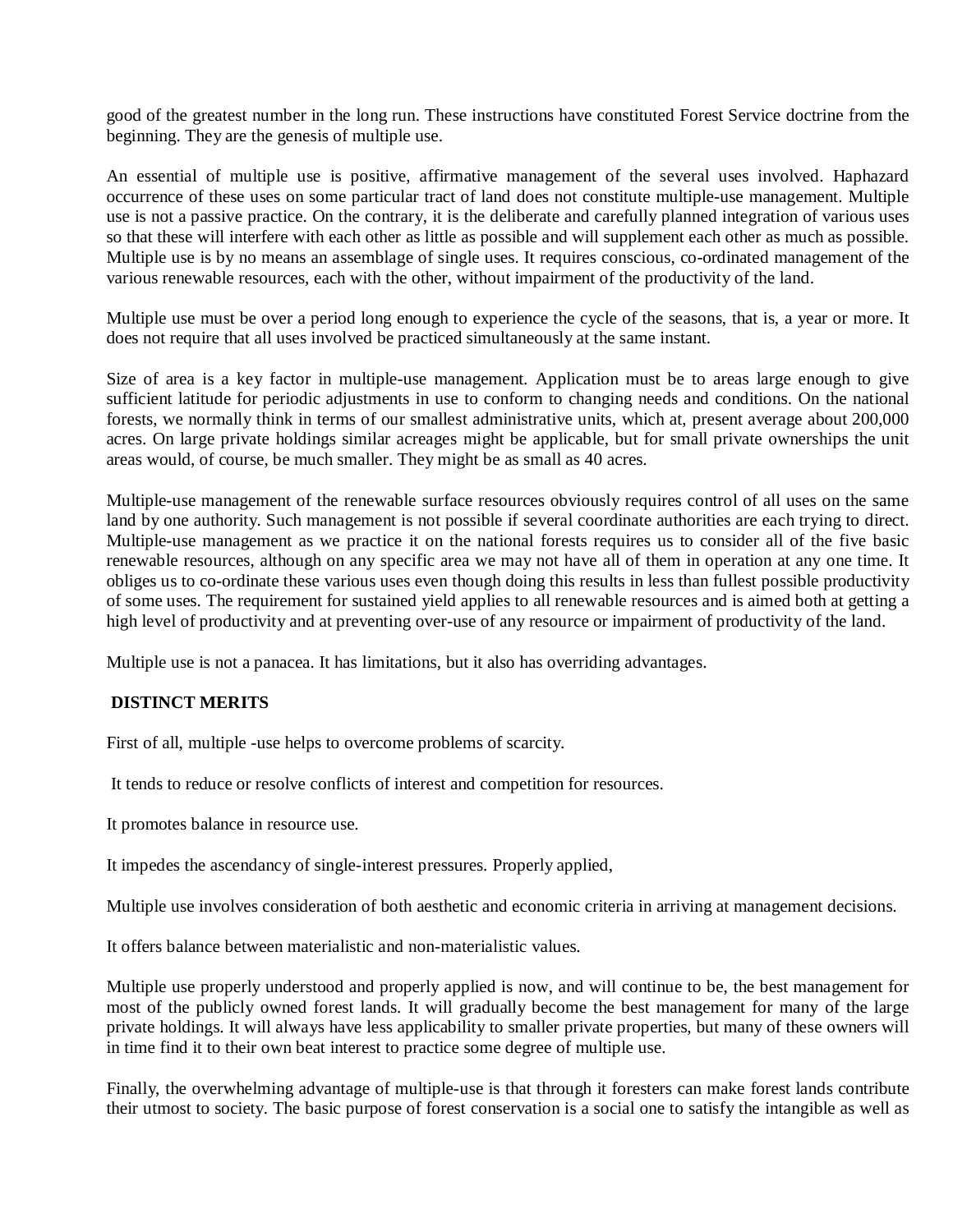the materialistic needs of people. In this way, I believe foresters can make a major contribution to human betterment and perhaps even to world peace.

Multiple-use forest management is a challenge to foresters to broaden their vision. We must be forest land managers instead of primarily timber growers. The thinking of foresters is believed to be preoccupied with timber and dominated by Silviculture. To some extent this criticism is justified. But multiple-use, when properly applied, eliminates this bias. The future success of foresters and the contribution of the forestry profession to the welfare of our countries may depend on our response to the need for a balanced use of forest land resources.

#### **COST -BENEFIT ANALYS**I**S**

Cost–benefit analysis, understood broadly, is an economic appraisal of all the costs and all the benefits, whether marketed or not, to whomsoever accruing, both present and future, under a range of plausible scenarios, in so far as possible in a common unit of account, of alternative courses of action or allocations of resources. There is again, it might be said, variety of interpretation between commentators, but the above definition contains all the main elements that might be present, and some would say that should be present.

A cost benefit analysis is done to determine how well, or how poorly, a planned action will turn out. Although a cost benefit analysis can be used for almost anything, it is most commonly done on financial questions. Since the cost benefit analysis relies on the addition of positive factors and the subtraction of negative ones to determine a net result, it is also known as running the numbers. A cost benefit analysis finds, quantifies, and adds all the positive factors. These are the benefits. Then it identifies, quantifies, and subtracts all the negatives, the costs. The difference between the two indicates whether the planned action is advisable. The real trick to doing a cost benefit analysis well is making sure you include all the costs and all the benefits and properly quantify them.

**Cost-benefit analysis** is a term that refers both to:

- Helping to appraise, or assess, the case for a project, programme or policy proposal;
- An approach to making economic decisions of any kind.

Under both definitions the process involves, whether explicitly or implicitly, weighing the total expected costs against the total expected benefits of one or more actions in order to choose the best or most profitable option. The formal process is often referred to as either CBA (Cost-Benefit Analysis) or BCA (Benefit-Cost Analysis).

Benefits and costs are often expressed in money terms, and are adjusted for the time value of money, so that all flows of benefits and flows of project costs over time (which tend to occur at different points in time) are expressed on a common basis in terms of their "present value." Closely related, but slightly different, formal techniques include cost-effectiveness analysis, economic impact analysis, fiscal impact analysis and Social Return on Investment (SROI) analysis. The latter builds upon the logic of cost-benefit analysis, but differs in that it is explicitly designed to inform the practical decision-making of enterprise managers and investors focused on optimizing their social and environmental impacts.

Cost benefit analysis tests the economic viability of an existing or proposed activity, and/or compares two or more ways of doing something. Because of prevailing social and economic structures, the standard of measure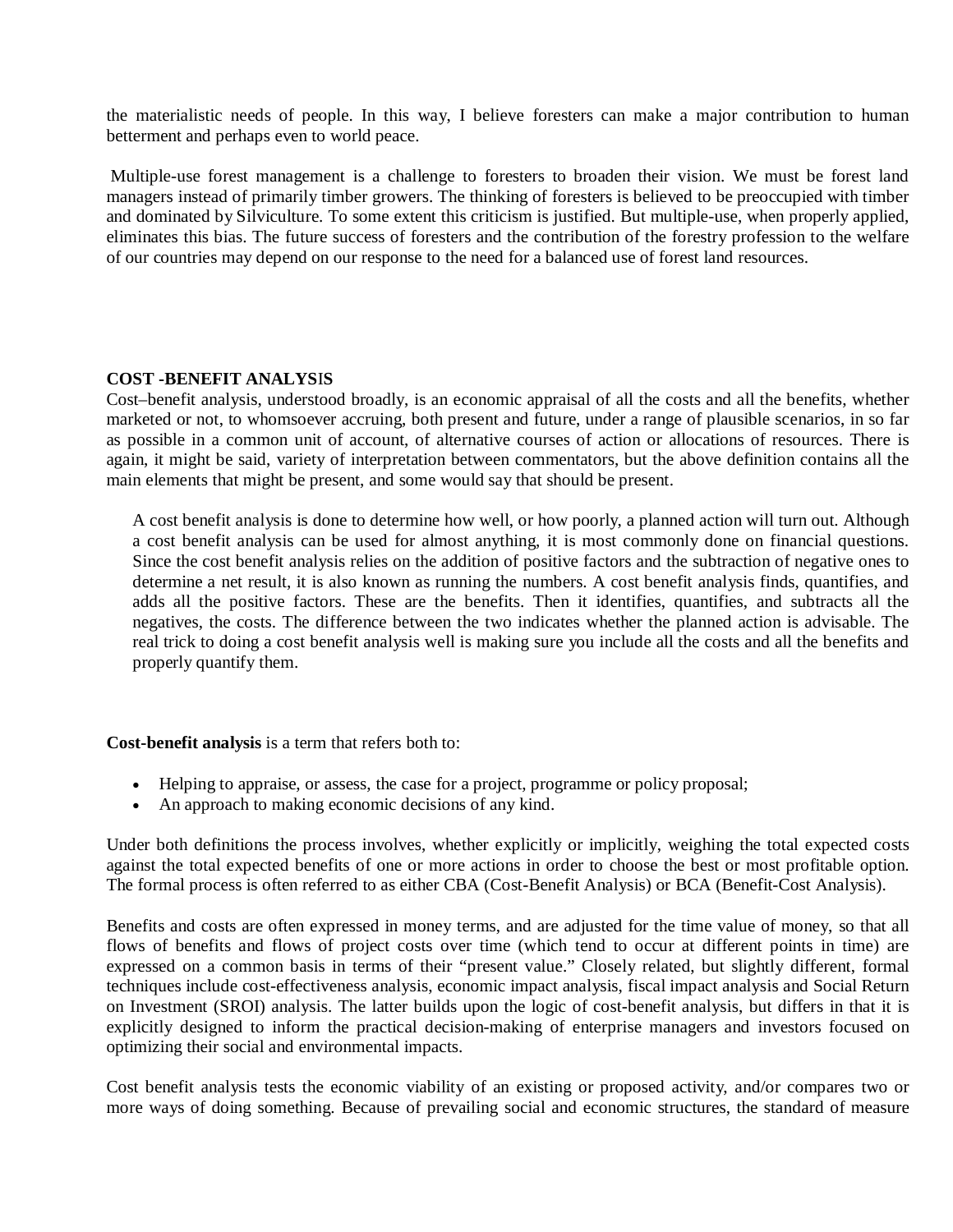generally used is money. This leads to difficulties in establishing the worth of "unpriced values" such as scenery, clean air and personal happiness. In a natural resources management context, cost benefit analysis involves subtracting the monetary costs of a development from the monetary value of all the benefits generated by the same development to obtain a net monetary benefit or cost for the proposed activity. "Benefits" or "costs" for various management or land use options for a particular area can be compared. Usually the method with the highest monetary benefit is selected by decision makers

There are also three modes of cost–benefit analysis. Financial cost–benefit analysis considers benefit as revenue, and cost as expenditure, for the agency responsible for a project or programme, and possibly also for other economic agents involved in its implementation.

Economic cost–benefit analysis considers in addition benefits and costs which lie outside the market and accrue to all stakeholders, usually through the medium of **willingness** to pay. It also accepts that market prices are not necessarily an accurate reflection of opportunity costs of resources, and that environmental and social costs outside the market are appropriately measured as **willingness to accept compensation** for bearing them. Social cost–benefit analysis is a term much misunderstood at present. In its classical form, evolved in the 1960s and 1970s, its focus was not on products and resources, but on gains and losses to stakeholders. It was more often practised in the conditions of developing countries than in the UK. Those unfamiliar with the evolution of cost– benefit analysis often assume that social cost–benefit analysis means "cost–benefit analysis applied to social projects", but the distinctiveness lies in the approach, not the subject to which it is applied.

The terms "environmental" and "extended" cost–benefit analysis are both redundant: cost– benefit analysis's scope in principle includes all costs and benefits anyway.

Within a classical decision-making structure –

- 1. Setting objectives
- 2. Defining alternatives
- 3. Enumeration
- 4. Valuation
- 5. Synthesis
- 6. Decision-taking
- 7. Monitoring/ex post evaluation

Cost–benefit analysis concerns itself most with the stages of valuation and synthesis. Over the past few decades numerous techniques for evaluating non-market benefits and costs have formed the focus for efforts in developing cost–benefit analysis. There remains much disagreement on the relative merits and even validity of different techniques.

#### **METHODS OF VALUING NON-MARKET COSTS AND BENEFITS**

1 Marketable benefits are created or lost elsewhere in the economy as a result of externalities.

- 2 Financial costs are saved, imposed, or voluntarily undertaken elsewhere in the economy.
- 3 Comparable products are marketed elsewhere in the economy.
- 4 Voluntary subscriptions are made to related causes or campaigns.

5 Consumers/clients are asked what they would be willing to pay for a product, or what compensation they would accept for suffering a "bad" (this is the popular contingent valuation method).

6 Decision makers or experts ask themselves the same questions as in 5 above, or get a "feel" for acceptable answers.

7 The costs (including opportunity costs) of past decisions made to favour non-market benefits, or abate nonmarket costs, are taken as a measure of presumed benefit, or cost.

8 Willingness to pay for market goods which give access to non-market goods is measured. Synthesis involves aggregating on the four dimensions implied in the definition: benefits and costs from different goods or for different resources, to different stakeholders, over different time periods, and across different scenarios. Great and ongoing debate attends each dimension of aggregation.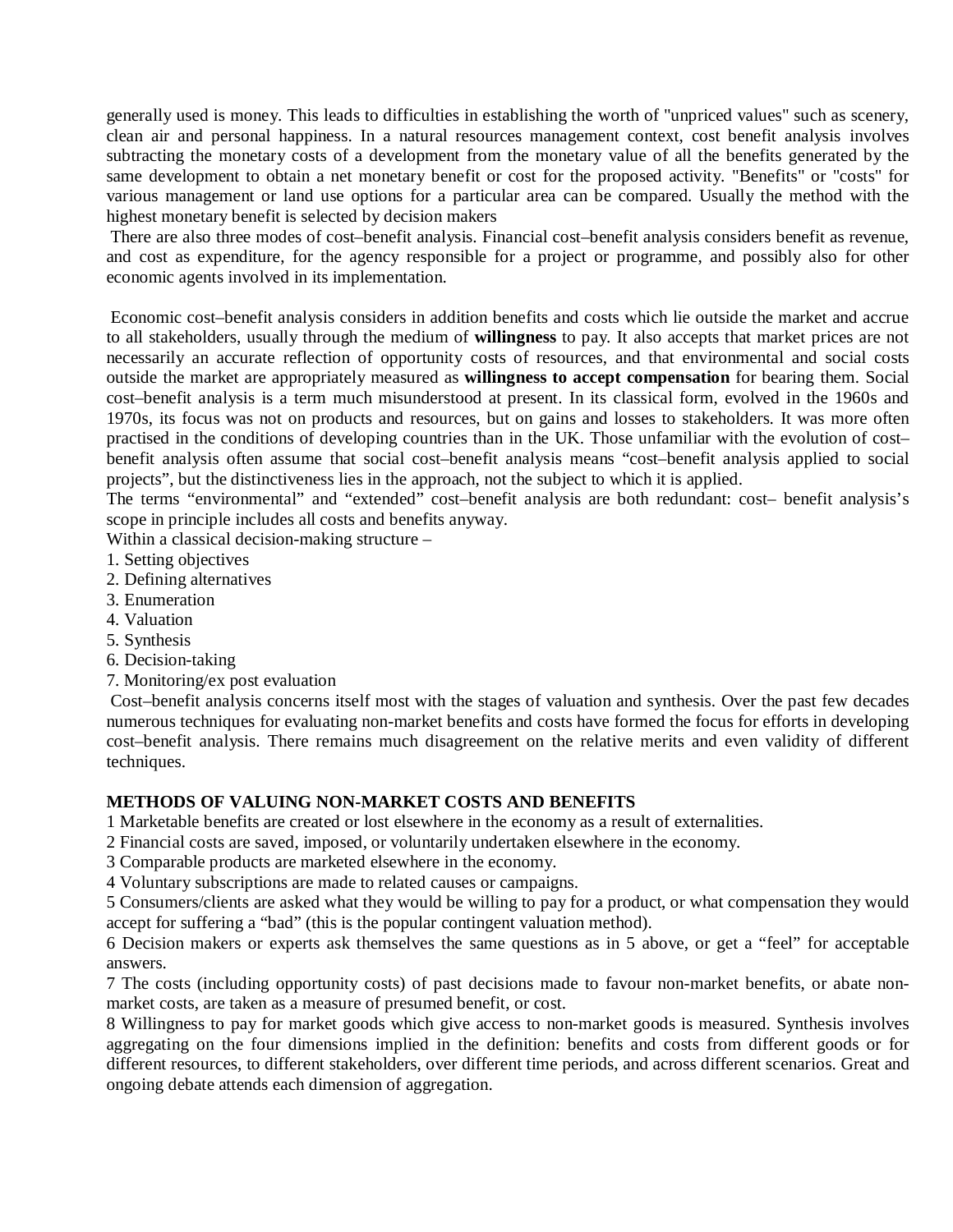The following account is not about cost–benefit analysis of forestry, but about the difference between different types of forestry: the three versions of continuous cover forestry described, with clear felling or rotational forestry as the baseline, or "do-nothing", or "business-as-usual" alternative, against which the versions of continuous cover forestry are compared. There is no attempt to present a particular and detailed cost–benefit analysis of an individual forest as it might be managed for either continuous cover forestry or for rotational forestry: such a study if properly conducted would be very time-consuming. Instead, relevant factors are raised and indicative figures are given for the kind of differences that might be found, with illustrations where appropriate from individual cases.

## .**ETHICS OF ANALYSIS**

A cost benefit analysis is based on a framework of assumptions and decisions. An analysis is a model of the interaction of economic, social and ecological factors in a study area. As with all models, a cost benefit analysis is only as good as the skill of the modellers, and reflects their personal biases and viewpoints. The combination of personal and/or institutional viewpoints which shape a cost benefit analysis model can be termed the "ethic" of the analysis. Persons with a conserver ethic will tend to produce an analysis which places high value on the protection and the ecologically responsible use of natural and social resources. Diversity within biological and social/economic communities will be stressed. The community will often be "locally" defined, e.g. local town or region. A person with a short term profit/technology ethic will be influenced by an economic principle which states "dollars gained today are more valuable than dollars obtained tomorrow". Such an approach relies upon the belief that technology will overcome any social or biological/ecological problems which arise from human actions. The community is often defined as local town or region plus Vancouver or all of British Columbia. These two hypothetical people/analysts would likely come to different conclusions given identical information.

## **VALUATION - MONETARY AND UNPRICED VALUES**

Cost benefit analyses usually use monetary criteria to evaluate all considerations. This approach works well in traditional economic analysis where most factors can be easily quantified. For example an analysis of timber extraction can assign dollar values to logging costs, regeneration costs, soil degradation costs, log values, and commodity values. However, when unpriced values are considered, the practice of valuing all inputs to a cost benefit analysis in monetary terms becomes unworkable. Factors with unpriced values include wilderness areas, pleasant views, pure water, spiritual values, cultural traditions, diverse gene pools and functioning ecosystems. Economists agree that these unpriced values have worth. However, their monetary value is difficult or impossible to establish, and these values are very open to personal interpretation.

The ethics of the analyst will have a large impact on the results of the cost benefit analysis when unpriced values are present in the study area. A conserver ethic will use unpriced values to offset or reduce short-term gains from developments which degrade these values. A short-term profit/technology ethic will largely ignore unpriced values, rationalize that technology can replace or repair damage to such values, and/or argue that similar "substitute" values can be found in other locations.

#### **DISCOUNTING**

Discounting is the process which cost–benefit analysis uses to aggregate different time periods. It has been one of the most controversial aspects of cost–benefit analysis (Price, 1993). Its influence is pervasive in forestry and environmental economics. In evaluation of continuous cover forestry it has three particular influences, on:

- 1. Short-term costs during transformation versus long-term benefits particularly if a better timber assortment can be obtained – once in place;
- 2. Short-term advantages of economic thinning versus possible long-term dysgenic effects;
- 3. Short-term costs versus slow-in-developing environmental values.

## **TIMEFRAME AND DISCOUNTING**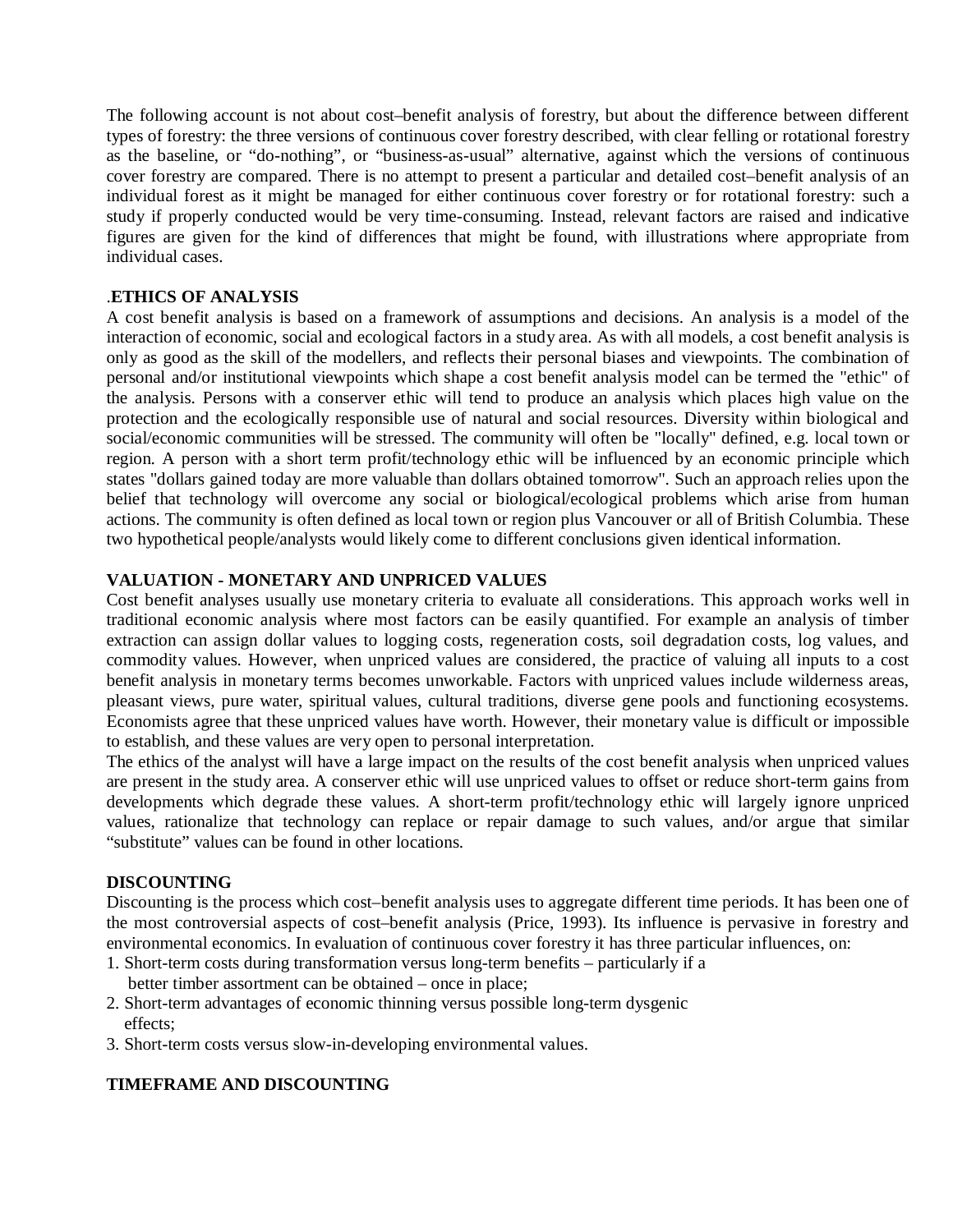Time frame affects cost benefit analysis, especially with regard to natural resource development. In a simplified example, if an analyst chose to examine only the first three years of a timber management development, the analysis would be distorted because all the revenue producing activities would be included (logging, milling) but many of the costs It is believed that the timeframe for cost benefit analysis of forest use should be theoretically infinite. We cannot, of course, achieve this standard, but the principle is important. Using such an approach, only ecologically responsible development is acceptable (i.e. activities where the integrity of the whole ecosystem is fully protected). Rejected are non-sustainable activities which degrade ecosystems, or those whose cumulative costs will negatively affect the future. Assessing costs and benefits over one timber management rotation is not acceptable.

Cumulative degradation of the forest environment may occur over successive rotations, with large cumulative effects/costs in the future. These long-term costs need to be included in a cost benefit analysis. Conventional cost benefit analyses discount all future costs and revenues to present value at a set interest rate. This reflects the business principle that money received today is worth more than money received in the future. The belief that a person, given the use of a sum of money for a year, can use the money to earn profits is the basis of this approach. Thus, maximizing today's dollars maximizes return on investment. If money cannot be quickly acquired profits will be lost.

Discounting justifies this perception by calculating a reduced current value for all future income. The strictest interpretation of this concept would dictate that all forests should be liquidated and converted to dollars as quickly as possible. Discounting biases all decisions to favour today's world. In this artificial system, small benefits today can outweigh large costs tomorrow. Therefore, decisions can be justified which are good for a few people today, but which may prove very costly for us, our children, human society, and for ecosystem functioning in the future. Many people agree that discounting is not at all suitable for analysis of forest resource developments, because forests are fundamentally necessary for human sustenance and because of the long time frames involved in forest management. It has been noted that "Very few investments in forestry are worthwhile when based on an acre by acre economic analysis. If economists were in charge of forestry, we would not have forests in the future. Discounted at 4%, a forest worth \$1 million in 200 years is worth only \$392 today. It was argued by an analyst, that using discounting is unnecessary.

Ecologically responsible cost benefit analysis expresses future benefits or future costs as though they are obtained in the current fiscal year. Without discounting, we believe that the future, either in terms of benefits or costs, is more fairly represented and protected. It is believed by some analyst that "unpriced values" should be subjectively evaluated. This analysis should be considered in conjunction with dollar evaluations of benefits and costs in the decision making process. Activities in forest management, such as timber yield or water production, are alleged to be carried out on a sustainable or even flow basis. This means that the production of relatively equal, annual amounts and quality of water, timber, etc. is anticipated. Thus, to be sustainable, today's use of renewable natural resources can not result in future costs which degrade tomorrow's benefits. For example, soil degradation as a result of current activities will degrade water quality and decrease timber yields in the future. This is not sustainable, but can be encouraged through discounting which reduces future benefits and costs to trivial levels.

Discounting is, therefore, not appropriate for cost benefit analysis carried out with an ethic of true sustainability (i.e. maintaining the support system for all life). This is particularly true when considered from the standpoint of a local community which may absorb the social and environmental costs of a development, while many of the benefits accrue to non local organizations. The goal of sustainable resource development is to maintain an even, annual flow of benefits and costs over the long term. This cannot be achieved if today's benefits create tomorrow's costs. An undiscounted economic analysis of a single year, or decade, of operations of a truly sustainable development (i.e. an activity which has no large deferred costs which prejudice future benefits) should correspond to a conventional discounted analysis of the same operation. Only enterprises which transfer social/environmental costs to future generations appear more economically favourable in discounted cost-benefit analyses.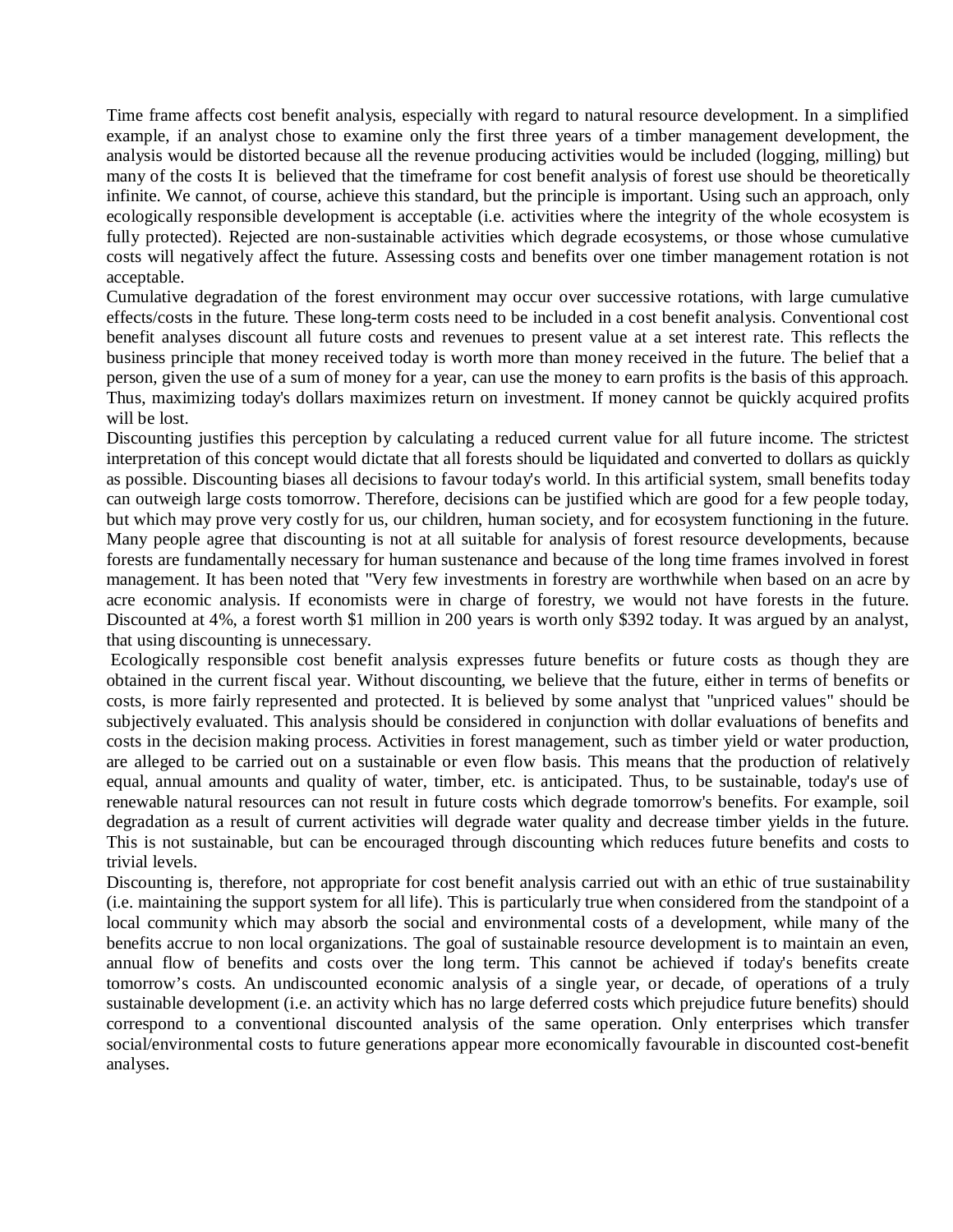## **COMPLETE ACCOUNTING OF COSTS AND BENEFITS**

Cost benefit analysis must account for all costs and all benefits from a project in order to be valid. Whether or not this is achieved is dependent on the ethic and the skill of the analyst. As explained above, the full accounting of costs and benefits also is related to the time frame chosen as the limits of the analysis. Omitting costs such as ecosystem degradation, damage to spiritual values, lost opportunities for non-timber forest uses (e.g. trapping, ranching, tourism), future employment losses, decreases in future timber productivity, visual aesthetics, etc. from an analysis of large scale clear-cutting would bias the analysis. These costs are real, and are attributable to the planned development. Lost opportunity costs must be included in cost benefit analysis. Lost opportunity costs arise when something must be given up to gain something else. Trapping and tourism revenues become a lost opportunity cost when large scale clear-cut logging takes place in an area.

An assessment of all costs and benefits can quickly lead to modification of forestry activities. For example, despite its higher operational costs, holistic forest use is more economically viable than conventional clear-cutting because it does not incur large costs to "other forest users" and provides more employment benefits per tree cut compared to conventional timber management. Silva incorporates all benefits and costs in our holistic cost benefit analysis. "Non-dollar" benefits and costs are considered subjectively.

## **COMPOSITION OF COSTS**

#### **Total Cost**

The study of cost begins with the group of total cost. The total cost group is composed of three cost concepts: total fixed cost, total variable cost, and total cost.

**Total fixed cost (TFC)** is the cost that does not change with the level of output. This means that the total fixed cost remains the same, or constant, whether zero or an infinite amount of output is produced. Fixed cost is not related to the level of production. Fixed cost occurs because in the short run, there is at least one factor that cannot be changed. The cost of the fixed factor is the fixed cost. The cost of this factor does not depend on the level of output produced because the amount of the factor, and therefore its cost, remains unchanged. Examples of total fixed cost are rent, insurance, and taxes. The license plate fee is a fixed cost of operating a car. The fee remains the same regardless of how many miles the vehicle is driven. If you leave your car in the garage for a year, the state still expects the same payment. The license plate fee is not related to the amount of transportation produced by the car.

**Total variable costs (TVC) are** those costs that change with the level of output. If the car is not driven at all, the variable cost will be zero. The more miles the car is driven, the greater is the variable cost. Variable cost can include labour, raw materials, capital, and energy. As more inputs are purchased and output is increased, variable cost rises. Total variable cost always increases with the level of output.

**Total cost (TC)** is the sum of the fixed cost and the variable cost at each level of output. Total cost is the highest curve since it is the total of both the fixed cost curve and the variable cost curve beneath it.

#### **The Economic Concept of Cost**

Economists view total cost differently from what is commonly meant by cost. Many people interpret total cost as the money spent to produce the output. Thus they see total cost as the payments that are recorded in the accounting books. Economists call these particular costs explicit costs.

**Explicit costs** are the money payments made during the production of the product. Rent, wages, and raw material cost are all easily explained opportunity costs of production and should be clearly recorded in the books. These explicit costs are the out of- pocket costs of production. However, these explicit costs are not total cost to the economist. An economist's concept of total cost truly means *total* cost. This economic cost includes all the opportunity costs of producing the good. The opportunity cost of all resources used in producing the good are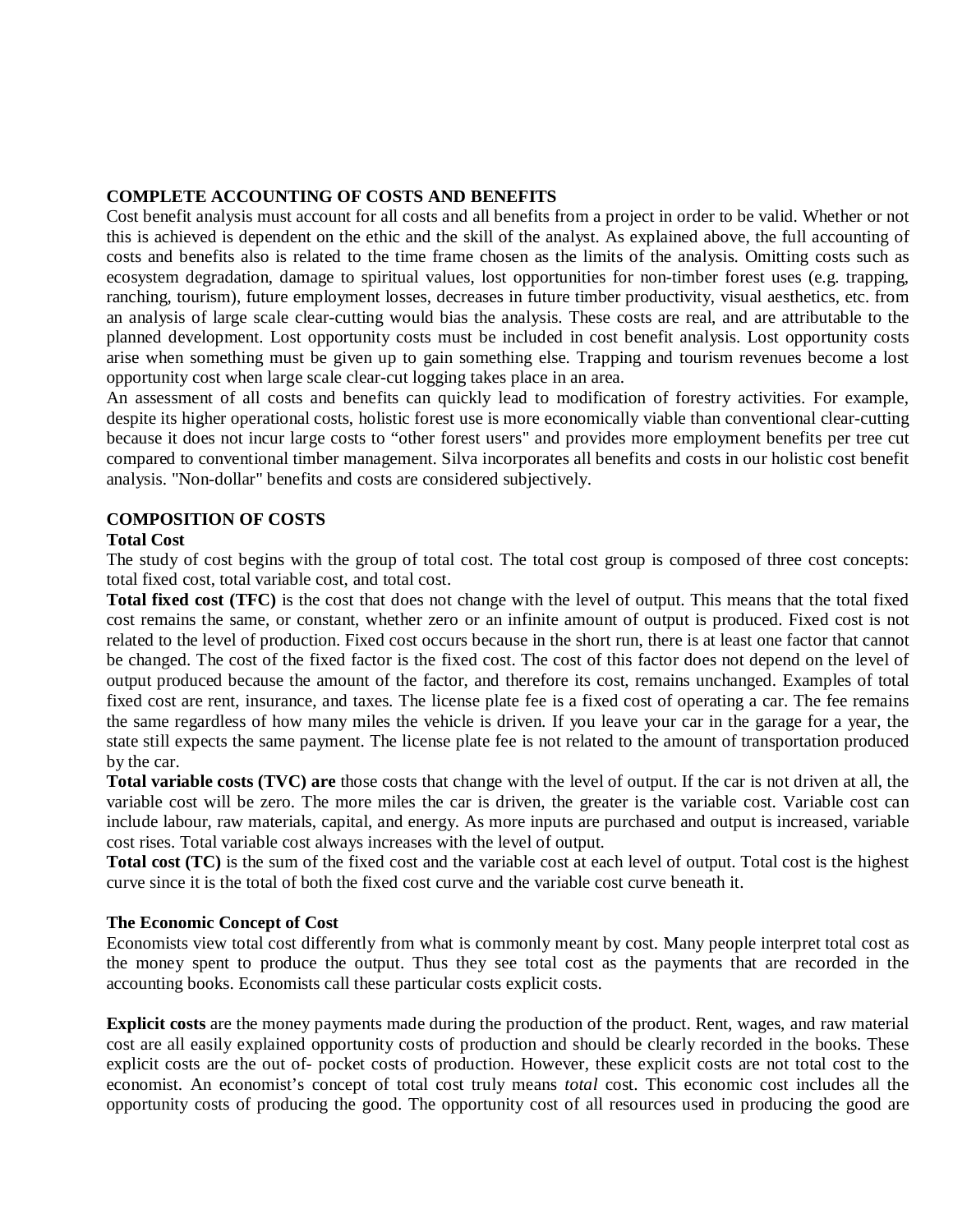included. The economist recognizes additional costs of production that may not be so obvious and are not found by looking at the cash outlays. These other costs are known as implicit costs. Implicit costs are the opportunity costs of production that are not explicit money payments.

**Implicit costs** are the opportunity costs of owner-owned resources. Payments to workers are money costs; the cost of this labour is an explicit cost. But what about self-owned labour of the firm. Implicit costs are not as obvious as explicit costs but should not be overlooked. An accountant considers total cost to be the sum of the explicit costs. An economist considers total cost to be the opportunity cost of the good. The opportunity cost of *all*  inputs is included, owner owned or not. In this text, total cost always means the sum of all explicit *and* implicit costs associated with production.

## **Average Cost**

Once the total cost is known, you can use a simple process to find the average cost. This is the familiar process you use to find your average test score at the end of the term. First add the points per test to find the total points; then divide the total by the number of tests. This is the same process as finding a total cost and dividing by the level of output. The group of average costs is composed of average fixed cost, average variable cost, and average total cost.

The **average fixed cost (AFC)** is the total fixed cost divided by the number of units produced. The result is the fixed cost per unit of output. AFC average fixed cost total fixed cost quantity of output

**Average variable cost (AVC)** is the total variable cost divided by the level of output. Consider the following expression for average variable cost: The average total cost curve is also U-shaped.

**Average total cost (ATC)** is total cost divided by the level of output.

**Marginal Cost** The marginal cost group consists of only one cost, marginal cost.

**Marginal cost (MC)** is the change in total cost as one more unit of output is produced. It is the additional, extra, cost of producing one more unit. These cost concepts are important since cost is information used by the firm to make supply decisions, and supply and demand together determines how resources are allocated. So an understanding of cost is essential for an understanding of the resource allocation process.

# *Application and history*

The practice of cost–benefit analysis differs between countries and between sectors (e.g., transport, health) within countries. Some of the main differences include the types of impacts that are included as costs and benefits within appraisals, the extent to which impacts are expressed in monetary terms, and differences in the discount rate between countries. Agencies across the world rely on a basic set of key cost–benefit indicators, including the following:

- NPV (net present value)
- PVB (present value of benefits)
- PVC (present value of costs)
- $\bullet$  BCR (benefit cost ratio = PVB / PVC)
- Net benefit  $(= PVB PVC)$
- NPV/k (where k is the level of funds available)

# **References**

Google book extract from *Cases in Public Policy Analysis* By George M. Guess, Paul G. Farnham

Guide to Cost-Benefit Analysis of Investment Projects. Evaluation Unit, DG Regional Policy, European Commission, 2002.

Guide to Benefit-Cost Analysis in Transport Canada. Transport Canada. Economic Evaluation Branch, Transport Canada, Ottawa, 1994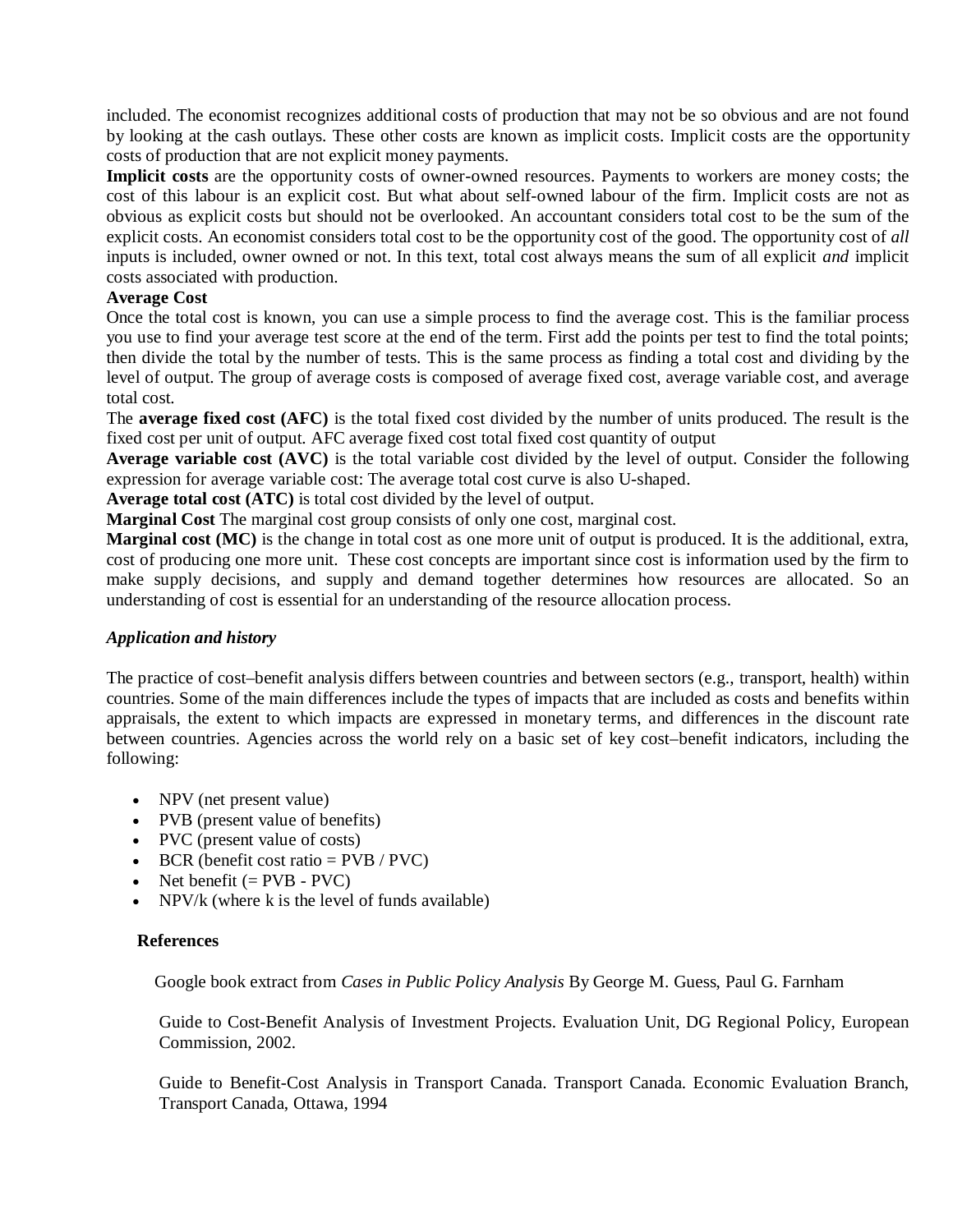US Federal Highway Administration: Economic Analysis Primer: Benefit-Cost Analysis 2003

US Federal Highway Administration: Cost-Benefit Forecasting Toolbox for Highways, Circa 2001

US Federal Aviation Administration: Airport Benefit-Cost Analysis Guidance, 1999

Minnesota Department of Transportation: Benefit Cost Analysis. MN DOT Office of Investment Management

California Department of Transportation: Benefit-Cost Analysis Guide for Transportation Planning [8]

Transportation Research Board, Transportation Economics Committee: Transportation Benefit Cost Analysis

Weisbrod, Burton: "Does Better Health Pay?" Public Health Report, vol. 75, June 1960, pp. 557-60.

Weisbrod, Burton: "Education and Investment in Human Capital," Journal of Political Economy, Supplement, vol. 70, no. 5, part 2, October 1962, pp. 106-23 (reprinted in B. Kiker, ed., Investment in Human Capital, University of South Carolina, Columbia, SC, 1971; also R. Wykstra, ed., Human Capital Formation and Manpower Development, The Free Press, New York, 1971)

Schaberg, R.H.; Aruna, P.B.; Cubbage, F.W.; Hess, G.R.; Abt, R.C.; Richter, D.D.; Warren, S.T.; Gregory, J.D.; Snider, A.G.; Sherling, S.; and Flournoy, W. 2005. Economic and ecological impacts of woodchip production in North Carolina: An integrated assessment and subsequent applications. Forest Policy and Economics. 7: 157-174.

 *Encyclopedia ID:* p1177

History of Benefit-Cost Analysis, Proceedings of the 2006 Cost Benefit Conference

# **GLOSSARY**

## **A**

**Absolute Advantage** is the ability of a country to produce a larger quantity ofa good with the same amount of resources as another country.

**Aggregate** means the sum total.

**Aggregate Demand** is the total demand for output by consumers, business, and government at each price level. **Aggregate Supply** is the total amount of output produced at each price level.

**Allocate** means to distribute, as in the case of scarce resources or scarce goods.

**Allocation of Resources** or **Resource Allocation** answers the following

questions:

1. *What* goods will be produced and in what quantities?

2. *How* will resources be combined to produce the goods?

3. *For whom* are the goods produced? How much of each good will each consumer get?

**Antitrust** legislation is aimed at reducing monopoly power.

**Assumptions** are the simplifying device.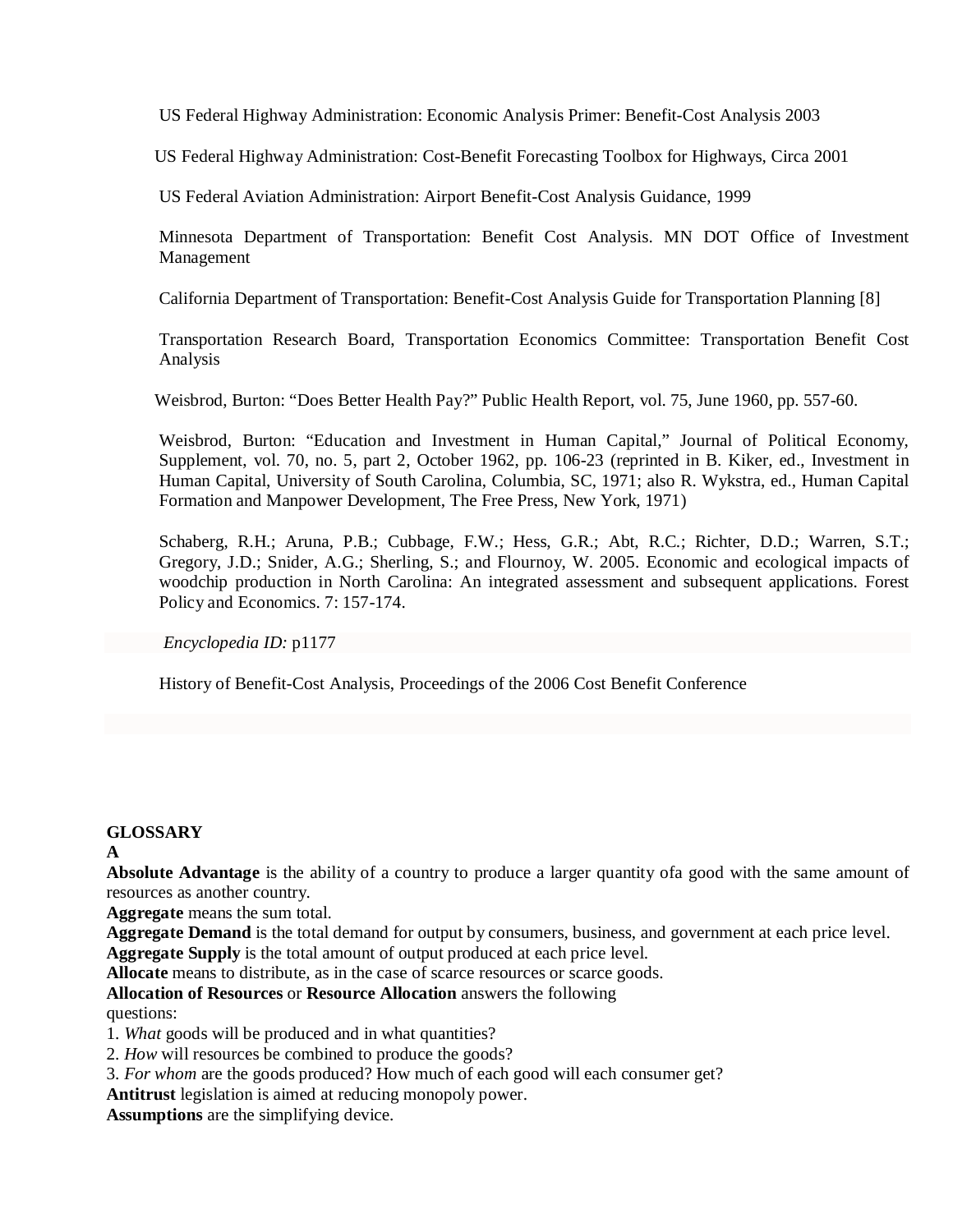**Automatic Stabilizers**, such as unemployment compensation and the progressive income tax structure, tend to move the level of income toward the full employment level and help "smooth out" the business cycle.

**Average Fixed Cost (AFC)** is the total fixed cost divided by the number of units produced. The result is the fixed cost per unit of output. The expression for AFC follows:

AFC average fixed cost total fixed cost TFC quantity of output Q

**Average-Marginal Relation** specifies that if the marginal is greater than the average, the average will rise; and if the marginal is less than the average, the average will fall.

**Average Total Cost (ATC)** is total cost divided by the level of output. ATC is found by the following expression: ATC average total cost total cost TC quantity of output Q

**Average Variable Cost (AVC)** is the total variable cost divided by the level of output. The expression for AVC follows: AVC average variable cost total variable cost TVC quantity of output Q

**B**

**Balance of Payments** is the sum of the current account and the capital account from the international payments account. If this sum is positive, there is a surplus balance of payments, and if negative, a deficit.

**Balance of Trade** is the difference in the value of what we export and what we import. If the value of what we import is greater than the value of what we export, then there is a balance-of-trade deficit. When the value of our exports exceeds the value of our imports, there is a balance-of-trade surplus.

**Balanced Budget** results when tax collections and government spending are equal.

**Barriers to Entry** are factors that keep firms from entering the market when there are incentives for them to enter.

**Barter System** is a method of trade without money where one good is directly exchanged for another.

**Break-even Points** are the points of intersection between demand and the average total cost. Any production level between the two break-even points yields an economic profit.

**Business Cycles** are more-or-less-regular fluctuations in the level of economic activity. These are the up and down phases that accompany the increases or decreases in gross domestic product. Each business cycle goes through four phases: peak, recession, trough, and recovery.

**C**

**Capital** is a man-made tool of production; it is a good that has been produced for use in the production of other goods. Capital is a scarce resource.

**Capital Account** is the international account that records the flow of money from one country to another for the purpose of buying financial assets.

**Capitalism** is an economic system where the individuals own and control the resources.

**Cartel** is a group of firms acting as one — in effect a monopoly — to determine the profit maximizing level of output and price.

**Change in Demand** is a shift of the whole demand curve and occurs when a determinant of demand changes.

**Change in Quantity Demanded** is a movement along the demand curve and occurs when the price of the good changes.

**Change in Quantity Supplied** is a movement along the supply curve and occurs when the price of the good changes.

**Change in Supply** is a shift of the whole supply curve and occurs when a determinant of supply changes.

**Circular Flow** is a macro model showing the flows of income and product between consumers and business.

**Classical Economists** believe that the economy will always achieve equilibrium at full employment.

**Coefficient of Price Elasticity** greater than one indicates elastic demand. A coefficient of price elasticity equal to one indicates unitary elasticity. A coefficient of price elasticity less than one indicates inelastic demand.

coefficient of price elasticity of demand % change in quantity demanded % change in price

**Communism** is an economic system identified by public — government — ownership of resources.

**Comparative Advantage** means a country can produce a good with a lower opportunity cost than the opportunity cost for the same good in another country.

**Complements** are goods such that if you purchase more (less) of one, you purchase more (less) of the other. **Conclusion** is drawn from a model and is a prediction of behaviour.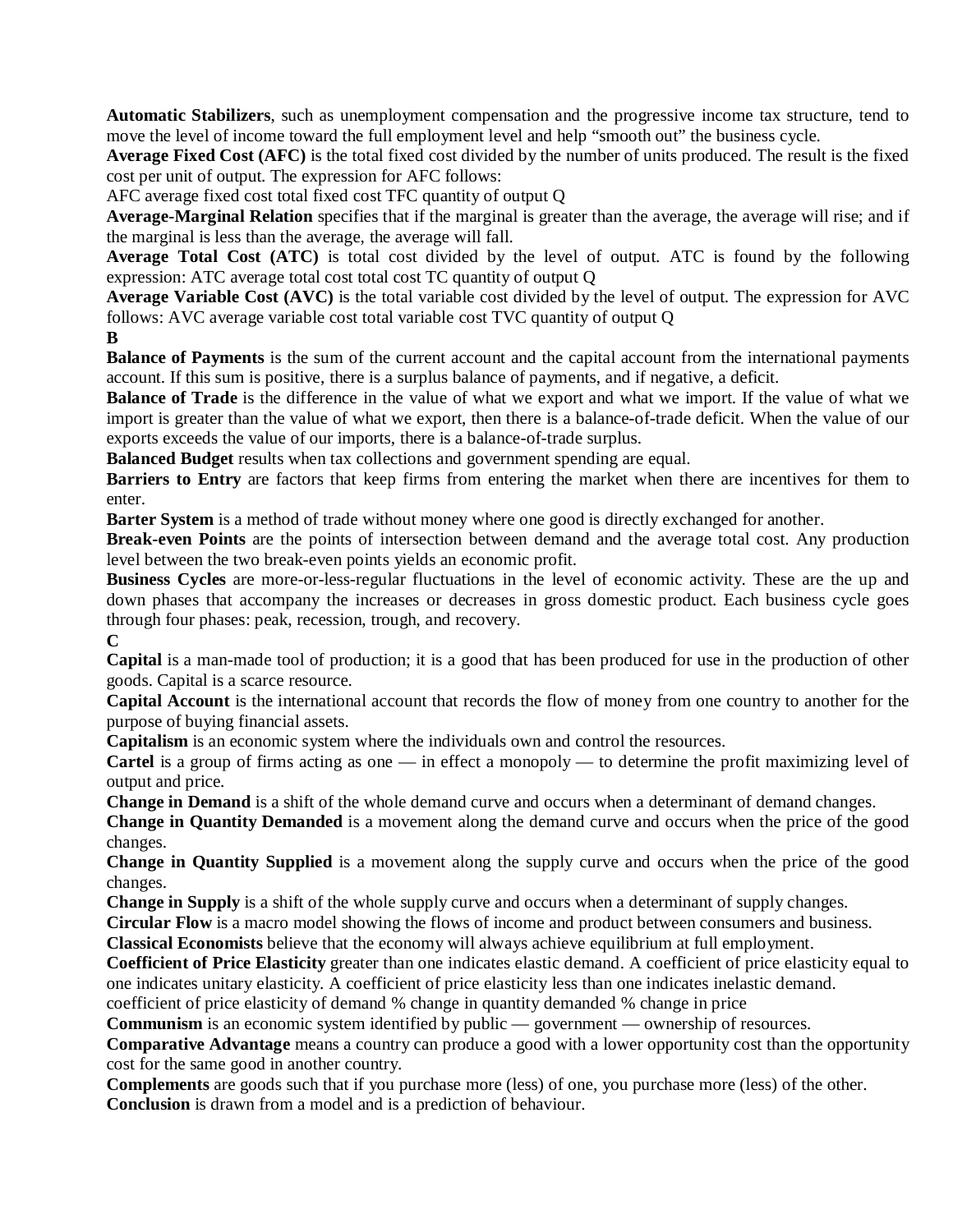**Consumer Price Index (CPI)** records the percentage change in the price of a selected number of consumer goods compared to a base year.

**Consumption (C)** is the purchase of goods and services by households.

**Consumption Function** is the direct relation between income and consumption that tells the amount of consumption at each level of income.

**Cost-Push Inflation** is a rise in the average price level due to an increase in production costs. Cost-push originates from the supply side of the economy.

**Crowding-Out Effect** occurs when deficit spending by government increases interest rates and reduces investment.

**Currency** is the portion of our money supply consisting of coins and Federal Reserve notes.

**Current Account** is the international account that essentially records the value of what is sold to foreign countries, the exports, minus the value of what is bought from other countries, the imports.

**Cyclical Unemployment** occurs when the economy slows down and there are more unemployed people than there are available jobs.

## **D**

**Deficit Budget** occurs when government spends more than it collects in taxes.

**Deflation** is a continued fall in the price level and an increase in the value of a dollar.

**Demand** is a list or schedule of the quantities of a particular good that a buyer would be willing and able to buy at alternative prices.

**Demand-Pull Inflation** is a rise in the average price level caused by excess demand at full employment. The excess demand increases the average level of prices, which is inflation.

**Determinants of Demand**, including a change in taste for a good, a change in income, an expectation of a change in the price of a good, or a change in the price of a related good, are capable of shifting the demand curve.

**Determinants of Price Elasticity of Demand** include whether the buyer views the good as a luxury or necessity, the availability of acceptable substitutes, and how large a part of the budget the purchase is for the buyer.

**Determinants of Supply** are changes in nature, the cost of production, the price of other goods, and expectations of a change in price, all of which are capable of shifting the supply curve.

**Differentiated Product** is one where the consumer can distinguish one firm's output from another firm's output.

**Discount Rate** is the interest rate that banks pay on money borrowed from the

Federal Reserve System.

**Disposable Income** is income after taxes and can be either spent or saved by consumers.

**Dissaving** consumers are consuming more than they are making, either borrowing or spending past saving.

**Double Counting** occurs when we count the value of the intermediate products

as well as the value of the final product in GDP.

**E**

**Easy Entry** is the absence of entry barriers in a market. Easy entry results in more firms and less control over price; more barriers to entry result in fewer firms and more control over price.

**Economic Loss** occurs when total cost exceeds total revenue.

**Economic Profit** occurs when total revenue exceeds total cost. The revenue of the firm more than covers all opportunity cost. After paying the explicit cost and accounting for the implicit cost, the firm has revenue left over. This remaining revenue is economic profit.

**Economics** is a social science that studies how society chooses to allocate its scarce resources, which have alternative uses, to provide goods and services for present and future consumption.

**Economic System** is the process used by each society to allocate resources.

**Economies of Scale** cause the average total cost to decline in the long run as the productive capacity of the firm increases and are a basis for natural monopoly.

**Efficient Allocation of Resources** occurs when a good is produced at the lowest possible opportunity cost. This means as few of society's scarce resources as possible are used up, leaving resources free to be used in the production of other goods. A firm produces efficiently at the level of output corresponding to the lowest point on the average total cost curve.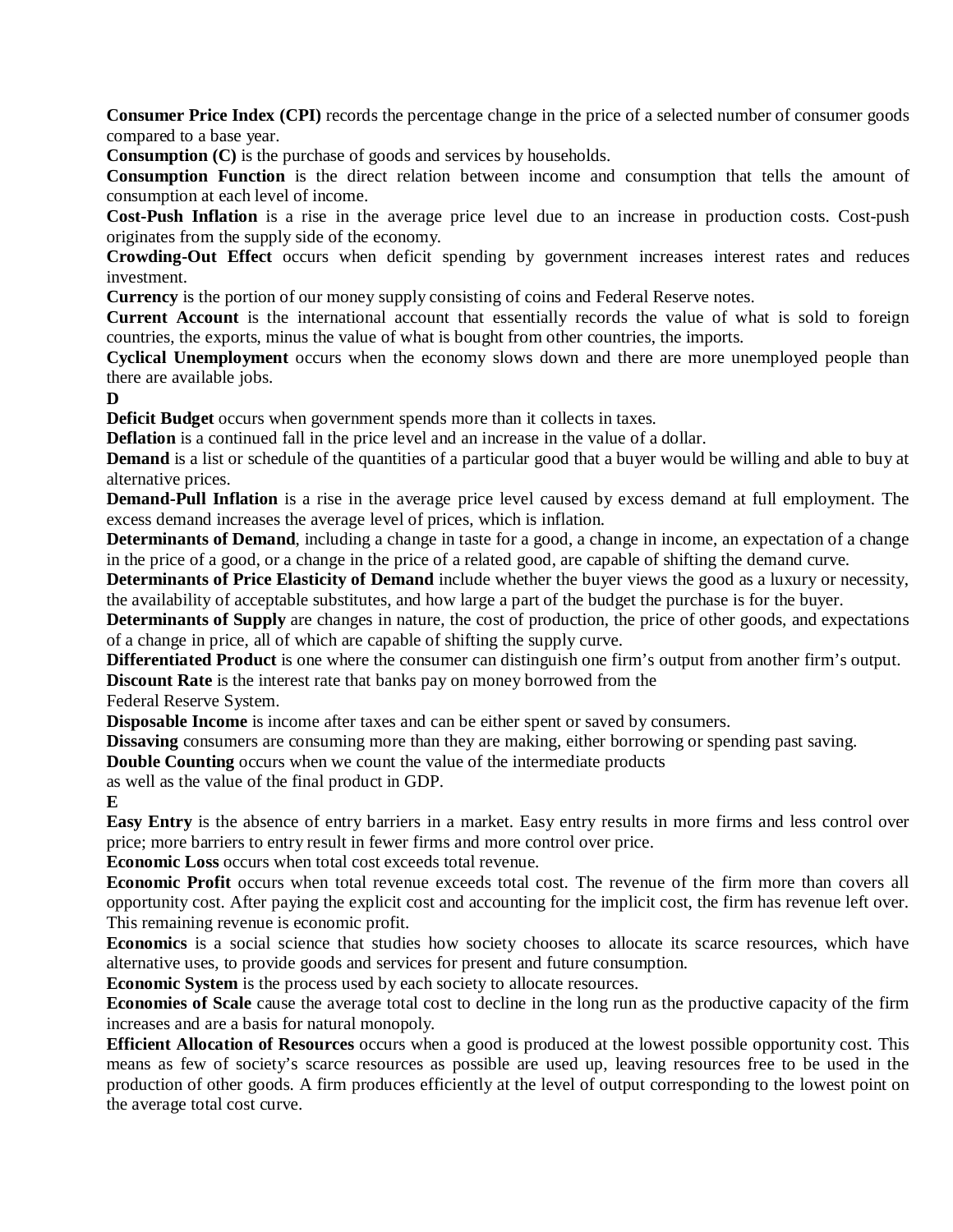**Elastic Demand** occurs if the coefficient of elasticity is greater than one. This means that buyers are relatively responsive to a change in the price of the good.

**Entrepreneurship** is the organizational force that combines the other factors of production — land, labour, and capital — and transforms them into the desired output. Entrepreneurship is a scarce resource.

**Equation of Exchange** says that the money supply times the velocity of circulation equals price times output, or  $MV = PO.$ 

**Equilibrium** is a balance of forces.

**Equilibrium Point** occurs at the intersection of the market supply and the market demand curves.

**Excess Reserves** are any reserves that a bank has over and above its required reserves. A bank is free to make loans with its excess reserves.

**Exchange Rate** is the price of one currency in terms of another.

**Expectations Inflation** occurs when people expect prices to rise and act upon the expectation by buying more. Prices will rise as a result.

**Expenditure Approach** to gross domestic product is the sum of all spending by consumers, business, government, and net exports.

**Explicit Costs** are the money costs of producing the product.

**Externalities** occur when the cost to society of production differs from the cost to the producer.

**F**

**Fallacy of Composition** is an error in thinking that assumes that the behaviour of the whole is the same as the behaviour of its parts.

Fiscal Policy is the use of the federal budget as an economic tool to stabilize the economy.

Fixed Factors of production are the inputs that cannot be increased during the short-run productive process.

**Fractional Reserve System** requires that banks hold a percentage of their deposits as reserves.

**Free Good** is a good with zero opportunity cost, which means that you can have all you want without giving up anything else.

**Frictional Unemployment** includes those people in the process of relocating from one job to another.

**Full Employment** is defined at some level of unemployment. The exact percentage of unemployment that marks full employment is open to debate.

**G**

**GDP Price Deflator** is a special price index used to convert money GDP into real GDP.

**Good** is anything that satisfies a want.

**Government Spending (G)** is the total expenditure by government.

**Gross Domestic Product (GDP)** is the total dollar value of all final goods and services produced within a nation's border during a year.

**H**

**Hyperinflation** is an accelerating increase in the average price level.

**Implicit Costs** are the opportunity costs of owner-owned resources which are used in production, and for which no money is paid.

**Income** is the money society earns through productive processes. The payments to resource owners are rent, wages, interest, and profit and are the returns to land, labour, capital, and entrepreneurship.

**Income Approach to GDP** is found by adding all income received by the resource owners.

**Income Effect** of a change in price measures the change in consumption of a good because of the change in purchasing power when the price changed.

**Income Multiplier** means that any initial change in spending results in a greater change to total income. The income multiplier is the reciprocal of the marginal propensity to save.

**Inelastic Demand** occurs if the coefficient of elasticity is less than one. This means that buyers are not so responsive to a change in the price of a good.

**Inferior Good** is a good for which demand decreases as income increases.

**Inflation** is a continued rise in the average level of prices.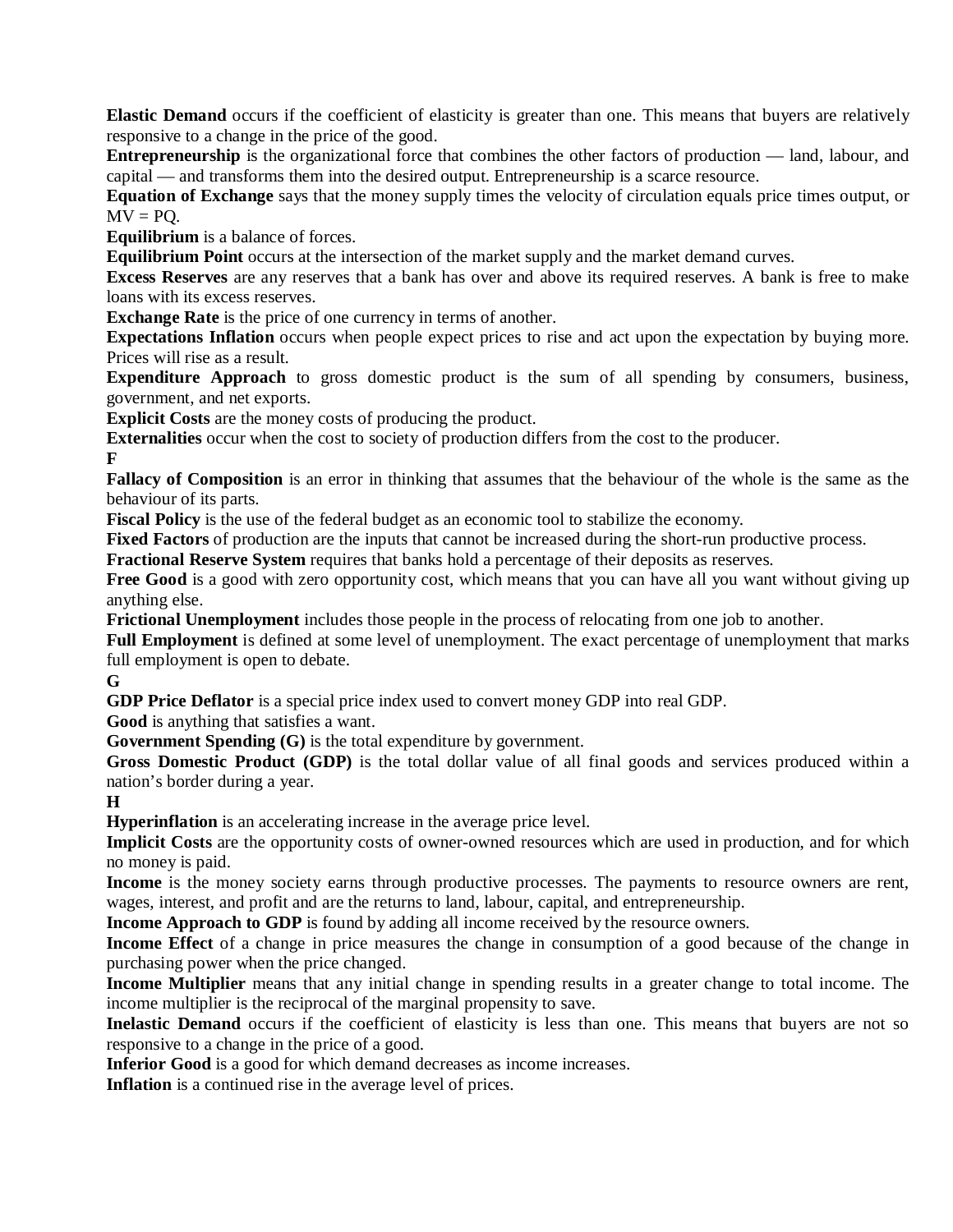**Investment (I)** represents business spending for capital goods plus inventories. Business is the only sector of the economy that invests in the economic sense.

**K**

**Keynesian Economists** believe that the economy can be fine tuned using the fiscal and monetary tools.

**Kinked Demand** is a model of oligopolistic behaviour.

**L**

**Labour** is human effort, both physical and mental. Labour is a scarce resource.

**Labour Force** consists of those employed and those unemployed but looking for work.

*Laissez-Faire* is the classical attitude that the government should leave the macro economy alone.

Land is land itself and anything that grows on it or can be taken from it — the "natural resources." Land is a scarce resource.

Law of Demand states that there is an inverse relationship between the price of a good and the quantity demanded of that good.

**Law of Diminishing Returns** states that as an increasing amount of a variable factor is added to a fixed factor, the marginal product of the variable factor will eventually fall.

**Law of Increasing Costs** states that as society obtains an extra unit of one good, ever-increasing amounts of the other good must be sacrificed.

Law of Supply states that a direct relation exists between the price of a good and quantity supplied of that good.

Long Run is a period of time in which all inputs to the productive process are variable.

**M**

**Macroeconomics (macro)** is the study of the economy as a whole.

**Marginal Cost (MC)** is the change in total cost as one more unit of output is produced. It is the additional or extra cost of producing another unit. The expression for marginal cost follows: MC marginal cost change in total cost TC change in quantity of output Q

**Marginal Input Cost (MIC)** is the change in total cost due to the hiring of another unit of a variable input.

**Marginal Product (MP)** is the change in total product as one more unit of variable input is added to a productive process.

**Marginal Profit** is the change in total profit when one more unit is produced and sold.

**Marginal Propensity to Consume (MPC)** is the amount by which consumption changes when income changes by one dollar. The expression for MPC follows: MPC marginal propensity to consume change in consumption C change in income Y

**Marginal Propensity to Save (MPS)** is the change in saving when income changes by one dollar. The expression for MPS follows: MPS marginal propensity to save change in saving S change in income Y

**Marginal Revenue (MR)** is the change in total revenue as one more unit is produced and sold. Marginal revenue answers the question, What is the extra revenue from the sale of one more unit of output? The following is the expression for marginal revenue: MR marginal revenue change in total revenue TR change in output Q

**Marginal Revenue Product (MRP)** is the change in total revenue due to the use of another unit of the variable input.

**Market** is a situation where buyers and sellers meet to negotiate price and to trade.

**Market Power** is the ability to control price. When a firm changes the price of its good, not only will it affect its own revenue, but it may affect the revenue of other firms as well.

**Market Structure** refers to the elements of market organization that affect the behaviour of the firms. Three elements identify the market structure: the number of firms in the market, freedom of entry and exit, and the degree to which the product is standardized.

**Measure of Debt** is a function of money that records the amount of money to be paid in the future.

**Medium of Exchange** is anything that is generally accepted in exchange for goods and services. Medium of exchange is a function of money.

**Microeconomics (micro)** is the study of the individual parts of the economy.

**Misallocation of Resources** occurs when a good is produced at other than the lowest point on the average total cost curve.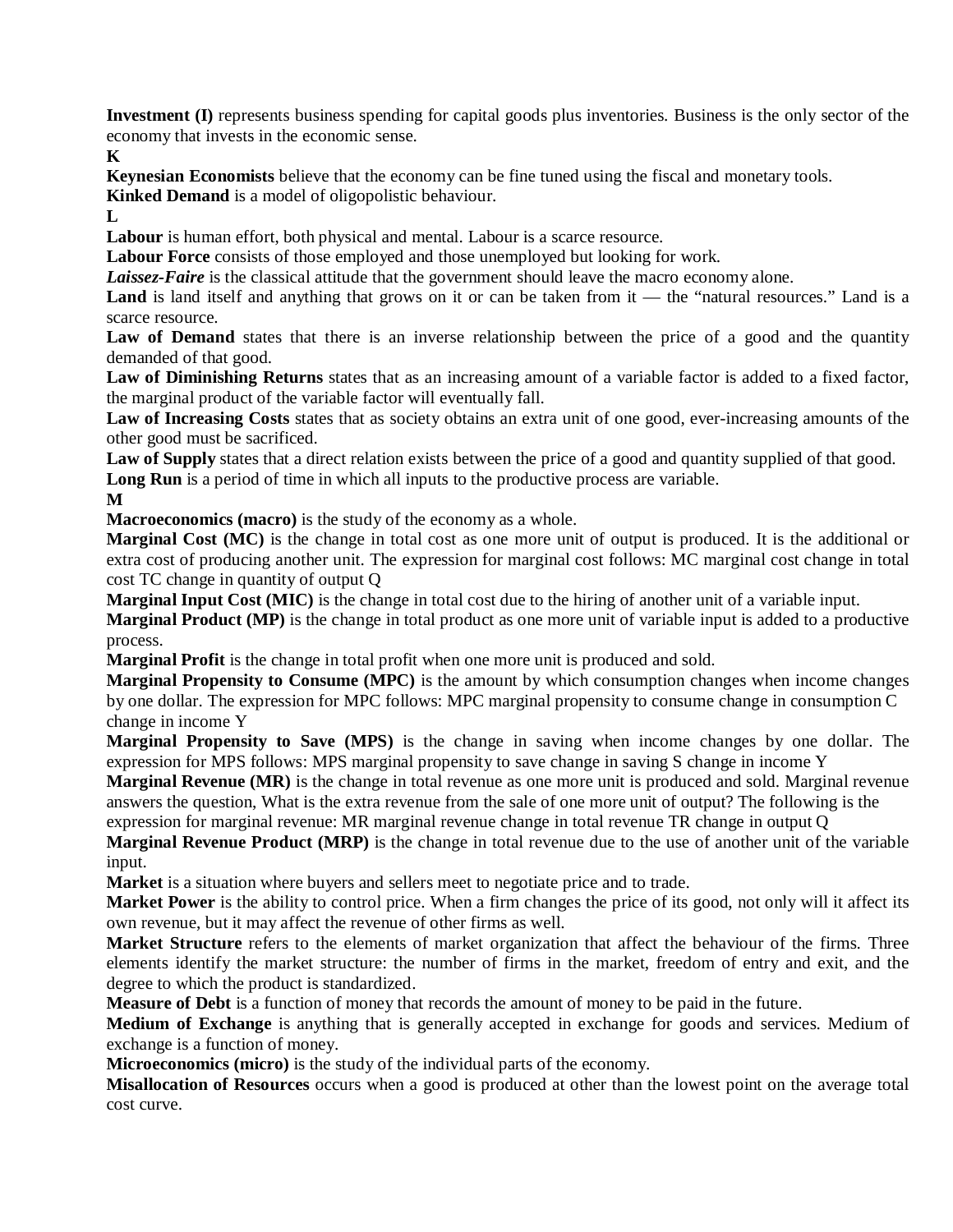**Model** is a simplification of reality.

**Monetarists** believe only changes in the money supply affect output or prices.

**Monetary Policy** is the use of monetary tools by the Federal Reserve System to influence the money supply and interest rates to stabilize the business cycle.

**Money** serves as a medium of exchange and also functions as a standard of value, a store of value, and a measure of debt. Anything that is money performs these functions in a society.

**Money or Current GDP** is the GDP figure without adjustment for changes in price.

**Money Demand** tells how much money people will hold in currency or in checkable deposits at each interest rate.

**Money Multiplier** is the multiple change in the total money supply resulting from any initial change in bank excess reserves. The money multiplier is the reciprocal of the reserve requirement.

**Money Supply** in the narrow M1 definition consists of currency in circulation and any checkable deposits.

**Monopolistic Competition** is characterized by a market structure that has many sellers, a differentiated product, and easy entry.

**Monopoly** is a market structure where there is a single seller, no acceptable substitutes for the product, and entry into the market is restricted. The firm faces the same downward-sloping demand as the market because the firm is the market.

**National Debt** is the outstanding government debt created when the government spends more than it collects in taxes. The national debt is also commonly referred to as the federal or public debt.

**Natural Monopoly** is characterized by a market that is large enough to support only one firm of an efficient size. **Natural Rate of Unemployment** is frictional plus structural unemployment.

**Net Exports** is the difference between exports and imports and accounts for the foreign sector in the expenditure approach to GDP.

**Normal Good** is a good for which demand increases as income increases.

**Normal Profit** results when total revenue equals total cost. A normal profit is also called a zero economic profit. This means that the firm exactly covers its opportunity cost.

**Normative** models express value judgments that prescribe how the world should be.

**Official Settlements Account** is the international account that includes the movements of cash from one country to another or the movement of credit from one central bank to another, and records changes in the government's reserves of foreign currencies.

**Oligopoly** is a market structure of just a few sellers, usually protected by barriers to entry, for a product that is either standardized or differentiated.

**Open Market** is the exchange where negotiable government securities are traded, just like the stock market.

**Open Market Operation** is the purchase or sale of negotiable government securities in the open market by the Federal Reserve.

**Opportunity Cost** is the value of the foregone alternative — what you give up when you get something. **P**

**Per Capita GDP** is GDP per person. To find per capita GDP, divide GDP by the population.

**Perfectly Competitive Market** is a market structure characterized by many firms, a standardized product, and easy entry. When a market is competitive, no firm has control over price.

**Perfectly Elastic Demand** occurs if the coefficient of elasticity is some number divided by zero. No matter how many units are bought, the price stays the same.

**Perfectly Inelastic Demand** occurs if the coefficient of elasticity is zero. No matter what the change in price, the quantity demanded does not respond.

**Phillips Curve** shows the inverse relation between unemployment and inflation. The outward shift of the Phillips curve shows stagflation.

**Positive** economic models are models that describe.

**Potential Equilibria** are the combinations of Y and  $C + I$  (or  $C + I + G$ ) where equilibrium could possibly occur, where  $Y = C + I$  (or  $Y = C + I + G$ ).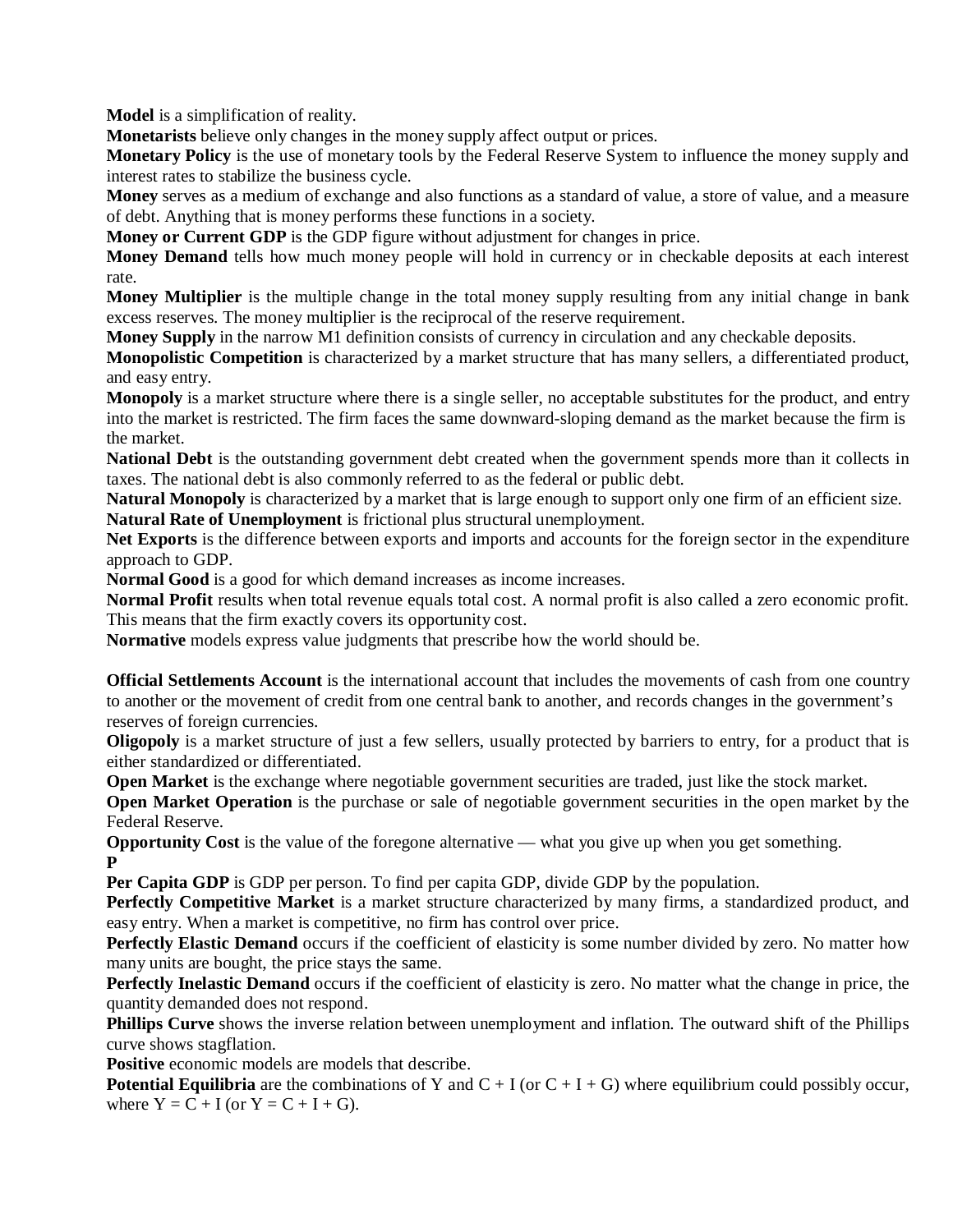**Price** is what the buyer gives up to get another unit of a good.

**Price Elasticity of Demand** measures the responsiveness of the quantity demanded to a change in price.

**Price Index Number** records the percentage change in the price of a selected combination of goods compared to the base year. The price index number is a measure of the average price level. The expression for a price index number follows: price index number cost of the market basket, current year. Cost of the market basket, base year

**Price Leadership** is the practice of all oligopoly firms uniformly increasing price after an increase in price by the industry leader. The price leader may be the most powerful firm or simply one taking the position by custom.

**Producer Price Index (PPI)** is a measure of the prices of certain goods sold at wholesale and is thought to be a predictor of consumer price movements.

**Production Possibilities** model shows all possible combinations of two different outputs that the society is capable of producing.

**Profit** is total revenue minus total cost.

**Profit Maximization** means making the greatest possible amount of profit.

**Profit Maximization Point** (input) is the point of intersection of the marginal input cost with the marginal revenue product. The level of input that this point represents is the profit maximizing level of input.

**Profit Maximization Point** (output) is the point of intersection of the marginal cost with the marginal revenue. The level of output that this point represents is the profit maximizing level of output.

**Public Goods** are goods that we consume collectively; that is, goods for which an increase in your consumption does not require me to decrease mine.

**Quantity Demanded** is the amount a buyer is willing and able to buy at a specific price.

**Quantity Supplied** tells the amount that a seller is willing and able to produce at a specific price.

**Quota** is a restriction on the amount of a particular good that can be imported.

**R**

**Rational Expectations** is the belief that people adjust to expected actions by the government so that, when the action actually occurs, its effect has already been accounted for in the market.

**Real GDP** is a measure of output produced by an economy valued in the prices of the base year. To find the real level of output, real GDP, divide the current level of output, money GDP, by the GDP price deflator index number for the current year: real GDP money GDP GDP price deflator

**Required Reserves** are the amount of its deposits that a bank is required to hold in reserve and not lend out.

**Reserve Requirement** is the percentage of its deposits that a bank must keep in reserve as required by the Federal Reserve.

**Resources** are the so-called factors of production or means of production. These resources can be classified as land, labour, capital, and entrepreneurship.

**S**

**Saving (S)** is that part of income that is not spent for consumption or taxes.

**Saving Function** is the direct relation between income and saving that tells how much is saved at each level of income.

**Say's Law** states that supply creates its own demand. The meaning of this statement is that the money paid to resource owners for the use of their resources will be used to purchase the output of producers.

**Scarcity** is the basic economic problem of unlimited wants competing for limited resources.

**Seasonal Unemployment** occurs when workers are laid off during the off season.

**Shortage** exists whenever the quantity demanded is larger than the quantity supplied at the going price.

**Short Run** is a period of time in which at least one of the factors of production is fixed.

**Shutdown Decision** tells the firm to stop production if its revenue does not cover its variable cost.

**Shutdown Point** is the lowest point on the average variable cost curve.

**Socialism** is an economic system that favours a combination of private and public ownership of resources.

**Social Science** uses the scientific method to study human behaviour.

**Stabilization Policy** is any action taken by the government to smooth out the business cycle and includes both monetary and fiscal policies.